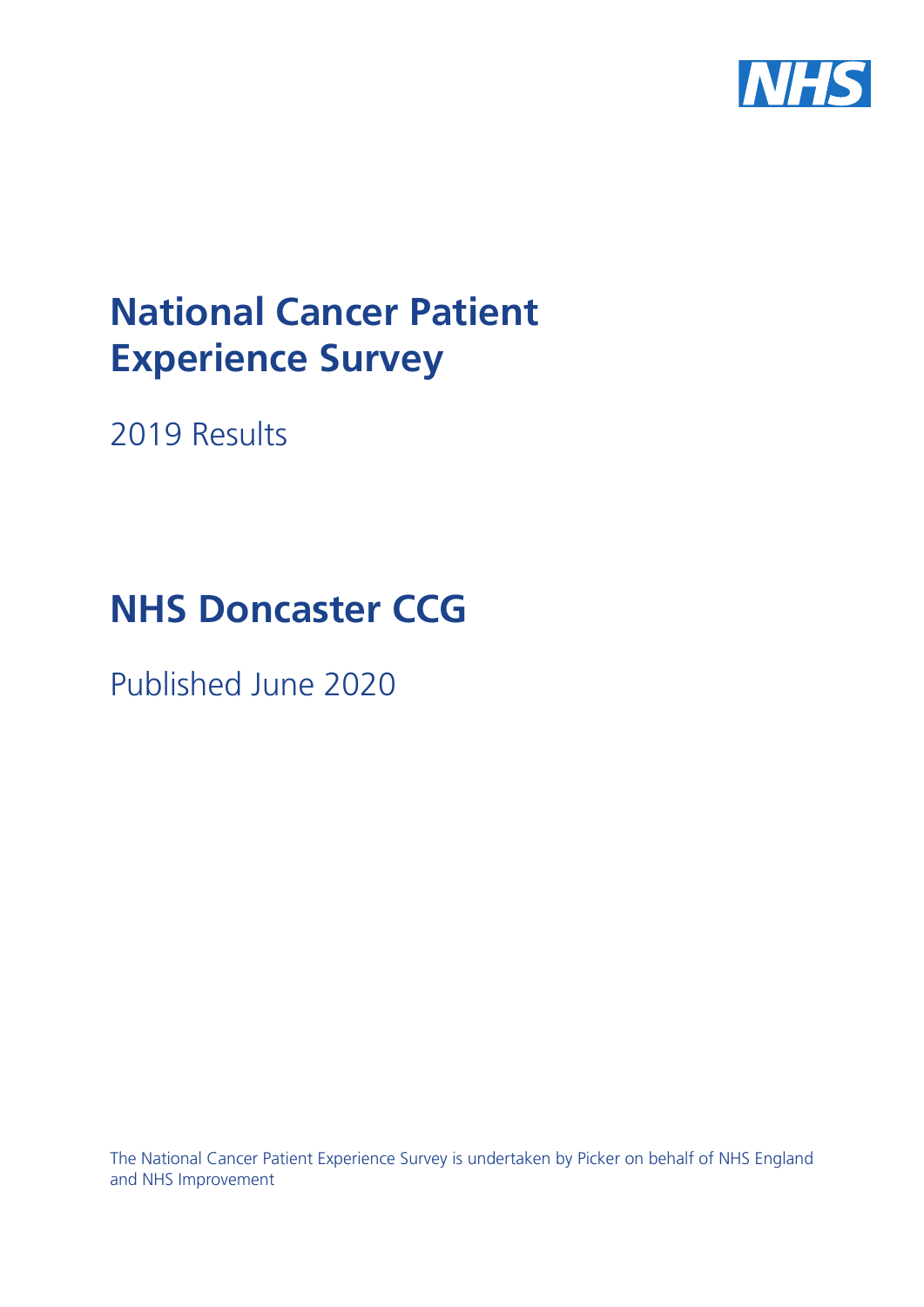# **Executive Summary** Case Mix Adjusted scores

### **Cancer Dashboard Questions**

The following seven questions are included in phase 1 of the Cancer Dashboard developed by Public Health England and NHS England:

Q61. Patient's average rating of care scored from very poor to very good

| $\Omega$ | $\overline{2}$                                                | 3 | 5 | 6 | 7 | 8 | 9   | 10                                                                                            |
|----------|---------------------------------------------------------------|---|---|---|---|---|-----|-----------------------------------------------------------------------------------------------|
|          |                                                               |   |   |   |   |   | 9.0 |                                                                                               |
|          |                                                               |   |   |   |   |   |     | Q18. Patient definitely involved as much as they wanted in decisions about care and treatment |
|          |                                                               |   |   |   |   |   |     | Q19. Patient given the name of a CNS who would support them through their treatment           |
| 85%      | Q20. Patient found it very or quite easy to contact their CNS |   |   |   |   |   |     |                                                                                               |
| 84%      |                                                               |   |   |   |   |   |     | Q39. Patient always felt they were treated with respect and dignity while in hospital         |
|          | leaving hospital                                              |   |   |   |   |   |     | Q41. Hospital staff told patient who to contact if worried about condition or treatment after |
| 51%      | treatment                                                     |   |   |   |   |   |     | Q55. General practice staff definitely did everything they could to support patient during    |

### **Questions Outside Expected Range**

|                                                                                                         |            | Case Mix Adjusted Scores   |                            |                   |
|---------------------------------------------------------------------------------------------------------|------------|----------------------------|----------------------------|-------------------|
|                                                                                                         | 2019 Score | Lower<br>Expected<br>Range | Upper<br>Expected<br>Range | National<br>Score |
| Q2. Patient thought they were seen as soon as necessary                                                 | 88%        | 80%                        | 88%                        | 84%               |
| Q6. The length of time waiting for the test to be done was about right                                  | 92%        | 84%                        | 92%                        | 88%               |
| Q16. Patient definitely given practical advice and support in dealing with side effects of<br>treatment | 73%        | 62%                        | 73%                        | 67%               |
| Q25. Hospital staff told patient they could get free prescriptions                                      | 90%        | 76%                        | 88%                        | 82%               |
| Q27. Beforehand, patient had all the information needed about the operation                             | 99%        | 93%                        | 99%                        | 96%               |
| Q35. All hospital staff asked patient what name they prefer to be called by                             | 82%        | 61%                        | 80%                        | 71%               |

|                                                                                                         |            | Case Mix Adjusted Scores   |                            |                   |
|---------------------------------------------------------------------------------------------------------|------------|----------------------------|----------------------------|-------------------|
|                                                                                                         | 2019 Score | Lower<br>Expected<br>Range | Upper<br>Expected<br>Range | National<br>Score |
| 055. General practice staff definitely did everything they could to support patient during<br>treatment | 51%        | 52%                        | 65%                        | 58%               |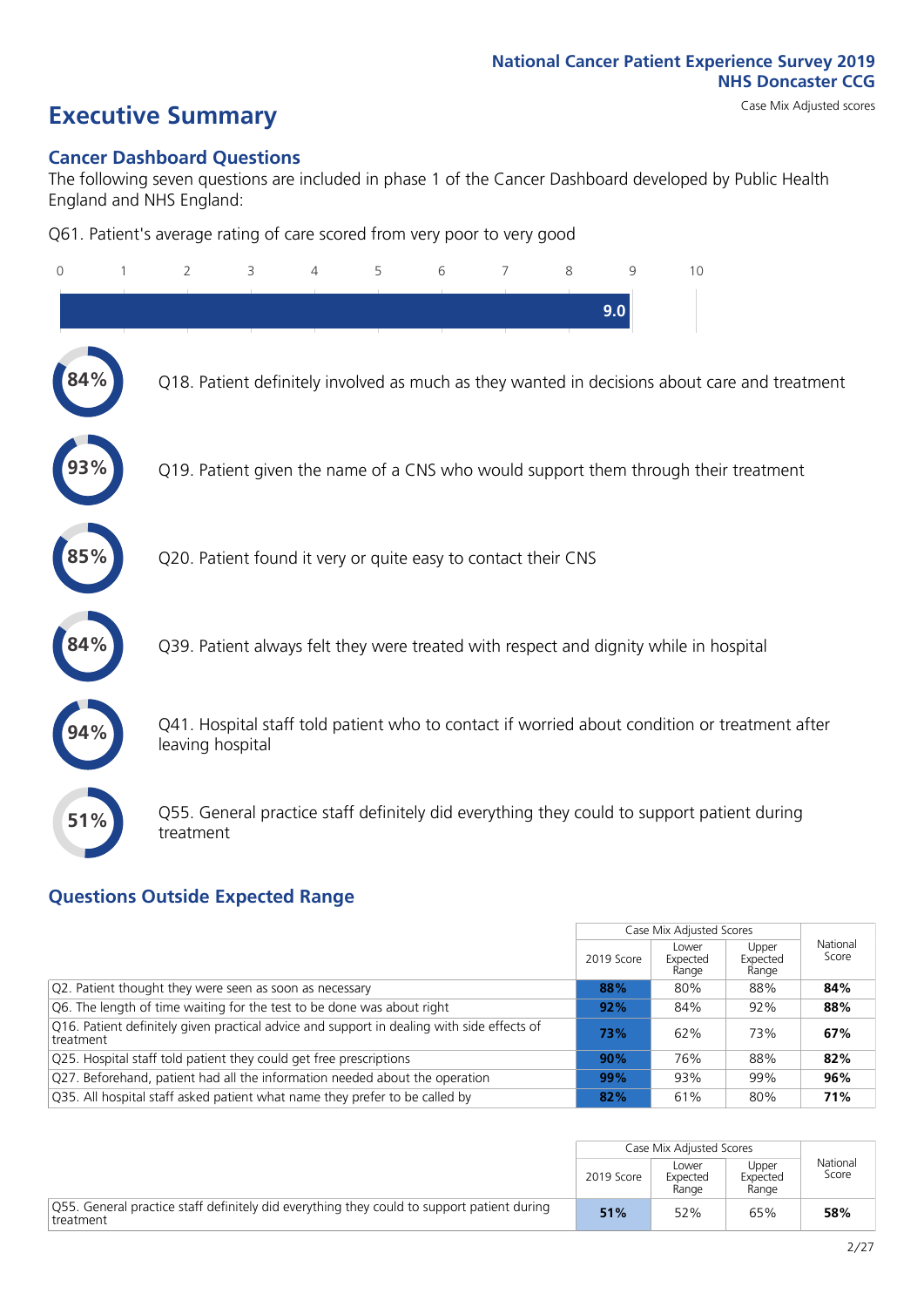## **Introduction**

The National Cancer Patient Experience Survey 2019 is the ninth iteration of the survey first undertaken in 2010. It has been designed to monitor national progress on cancer care; to provide information to drive local quality improvements; to assist commissioners and providers of cancer care; and to inform the work of the various charities and stakeholder groups supporting cancer patients.

The survey was overseen by a national Cancer Patient Experience Advisory Group. This Advisory Group set the principles and objectives of the survey programme and guided questionnaire development. The survey was commissioned and managed by NHS England. The survey provider, Picker, is responsible for designing, running and analysing the survey.

The 2019 survey involved 143 NHS Trusts. Out of 111,366 people, 67,858 people responded to the survey, yielding a response rate of 61%.

# **Methodology**

### **Eligibility, eldwork and survey methods**

The sample for the survey included all adult (aged 16 and over) NHS patients, with a confirmed primary diagnosis of cancer, discharged from an NHS Trust after an inpatient episode or day case attendance for cancer related treatment in the months of April, May and June 2019. The fieldwork for the survey was undertaken between December 2019 and March 2020.

As in the previous four years, the survey used a mixed mode methodology. Questionnaires were sent by post, with two reminders where necessary, but also included an option to complete the questionnaire online. A Freephone helpline and email was available for respondents to opt out, ask questions about the survey, enable them to complete their questionnaire over the phone and provide access to a translation and interpreting facility for those whose first language was not English.

### **Case-mix adjustment**

Both unadjusted and adjusted scores are presented in this report. Case-mix adjusted scores allows us to account for the impact that differing patient populations might have on results. By using the case-mix adjusted estimates we can obtain a greater understanding of how a CCG is performing given their patient population. The factors taken into account in this case-mix adjustment are gender, age, ethnic group, deprivation, and tumour group.

### **Scoring methodology**

Fifty-two questions from the questionnaire are scored as these questions relate directly to patient experience. For all but one question (Q61), scores are presented as the percentage of positive responses out of all scored responses. For Q61, respondents rate their overall care on a scale of 0 to 10, of which the average was calculated for this question's presented score. The percentages in this report have been rounded to the nearest percentage point. Therefore, in some cases the figures do not appear to add up to 100%.

### **Statistical significance**

In the reporting of 2019 results, appropriate statistical tests have been undertaken to identify unadjusted scores for which the change over time is 'statistically significant'. Thirty-seven scored questions in 2019 have been compared with those of 2018 and a statistically significant change between the two years has been reported where identified.

For the scored questions that are comparable beyond 2018, statistically significant change over the five years has also been reported where identified. A statistically significant difference means that the change in the result is very unlikely to have occurred by sampling variation.

### **Suppression**

### **Question-level suppression**

For scores where the base size per question is  $<$ 21, the score will be suppressed and replaced with an asterisk (\*). The base size will include neutral response options.

### **Double suppression**

If any group within a particular sub-group breakdown (such as the tumour group breakdown) has <21 responses, then the figure for this particular group is suppressed and replaced with an asterisk (\*). If there is only one group within the sub-group breakdown that has <21 respondents, and is therefore suppressed, the group with the next lowest number of respondents is also supressed and replaced with an asterisk (\*) (regardless if it is greater than or less than 21).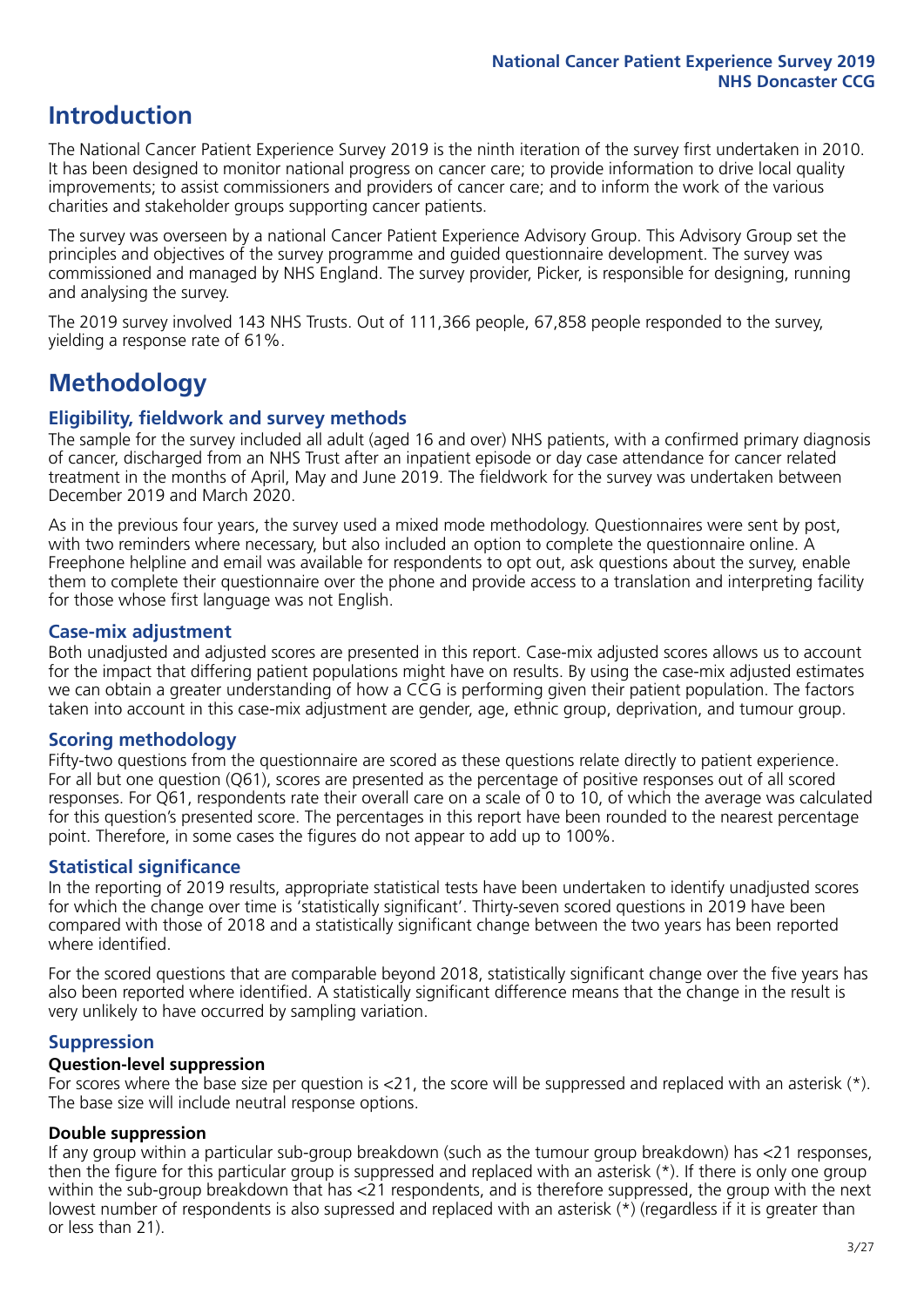# **Understanding the results**

This report shows how this CCG scored for each question in the survey, compared with national results and previous year's results. It is aimed at helping individual CCGs to understand their performance and identify areas for local improvement. Below is a description of the type of results presented within this report and how to understand them.

### **Expected range charts**

The expected range charts in this report show a bar with the lowest and highest score received for each question nationally. Within this bar, an expected range is given (in grey) and a black diamond represents the actual score for this CCG.

CCGs whose score is above the upper limit of the expected range (in the dark blue) are positive outliers, with a score statistically significantly higher than the national mean. This indicates that the CCG performs better than what CCGs of the same size and demographics are expected to perform. The opposite is true if the score is below the lower limit of the expected range (in the light blue); these are negative outliers. For scores within the expected range (in the grey), the score is what we would expect given the CCG's size and demographics.

### **Comparability tables**

The comparability tables show the 2018 and 2019 unadjusted scores for this CCG for each scored question. If there is a significant change from 2018 and 2019 or overall from 2015 to 2019, an arrow will be presented for the direction of change. The adjusted 2019 score will also be presented for each scored question along with the lower and upper expected range and national score. Scores above the upper limit of the expected range will be highlighted dark blue, scores below the lower limit of the expected range will be highlighted light blue, and scores within the lower and upper limit of the expected ranges will be highlighted grey.

### **Tumour type tables**

The tumour type tables show the unadjusted scores for each scored question for each of the 13 tumour groups. The national score for that tumour group is also shown. Unadjusted scores for the same tumour type across different CCGs may not be comparable, as they do not account for the impact that differing patient populations might have on results. Central nervous system is abbreviated as 'CNS' and lower gastrointestinal tract is abbreviated as 'LGT' throughout this report.

### **Year on year charts**

The year on year charts show five columns representing the unadjusted scores of the last five years (2015, 2016, 2017, 2018 and 2019) for each scored question.

### **Notes on specific questions**

Following the development phase of the 2019 survey, several changes were made to the questionnaire. Six scored questions were amended (Q5, Q18, Q30, Q35, Q56 and Q60) and one non-scored question (Q29) was amended that impacted the comparability of questions Q30 to Q41. Of all questions changed or impacted by change, only Q60 is presented with historical comparisons; though the results should be interpreted with caution.

### **Unadjusted data and case-mix adjusted data**

Unadjusted data should be used to see the actual responses from patients relating to the CCG. Case-mix adjusted data, together with expected ranges, should be used to understand whether the results are significantly higher or lower than national results taking account of the patient mix.

### **Further information**

This research was carried out in accordance with the international standard for organisations conducting social research (accreditation to ISO20252:2012; certificate number GB08/74322). The 2019 survey data has been produced and published in line with the Code of Practice for Official Statistics.

For more information on the methodology, please see the Technical Document. It can be viewed along with the 2019 questionnaire and survey quidance on the website at [www.ncpes.co.uk](https://www.ncpes.co.uk/supporting-documents). For all other outputs at National, Trust, CCG and Cancer Alliance level, please see the PDF reports, Excel tables and dashboards at [www.ncpes.co.uk.](https://www.ncpes.co.uk/current-results)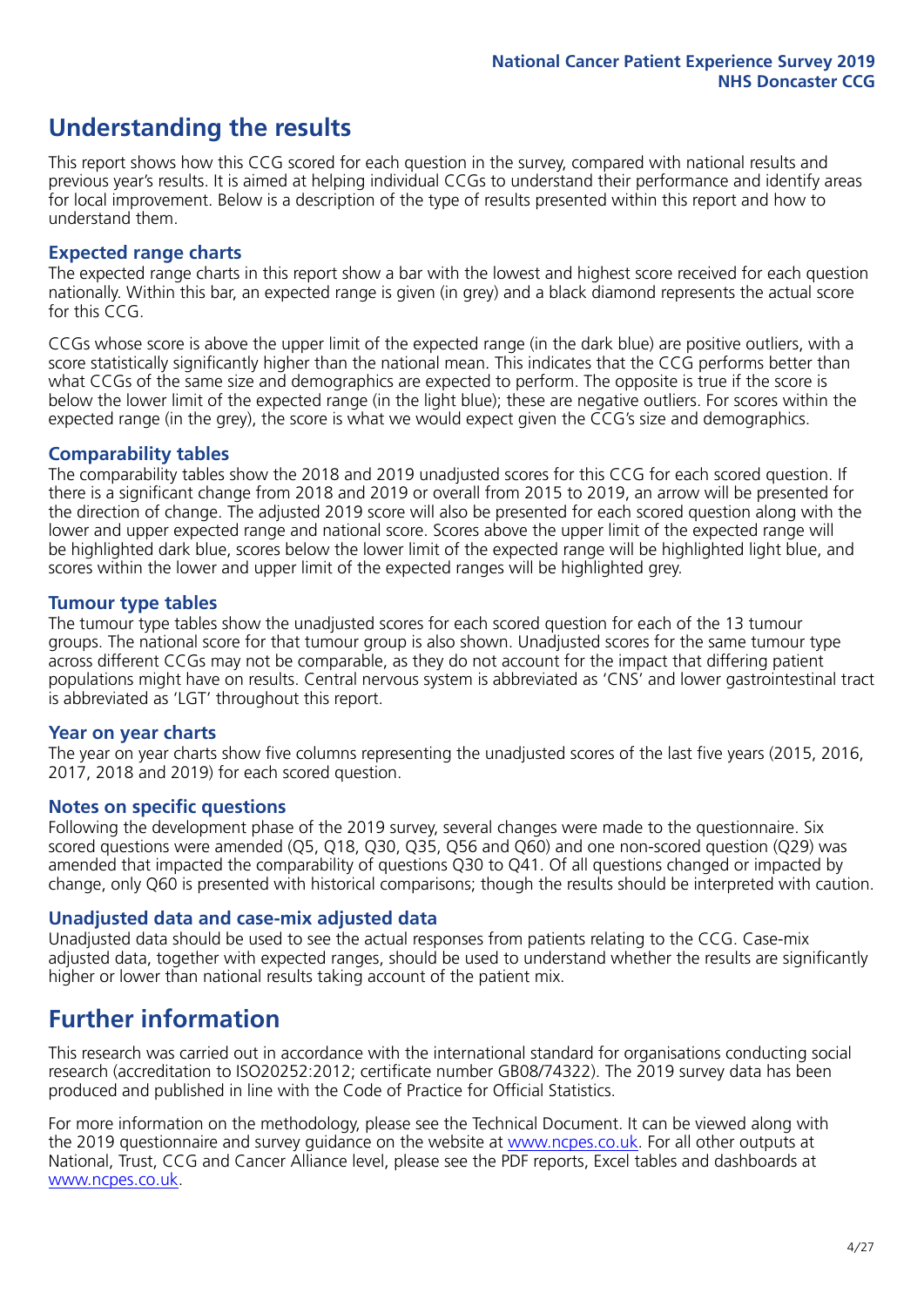### **Response Rate**

### **Overall Response Rate**

327 patients responded out of a total of 562 patients, resulting in a response rate of 58%.

|            | Sample Size | Adjusted<br>Sample | Completed | Response Rate |
|------------|-------------|--------------------|-----------|---------------|
| <b>CCG</b> | 614         | 562                | 327       | 58%           |
| National   | 119.855     | 111.366            | 67.858    | 61%           |

### **Respondents by Survey Type**

|                            | Number of<br>Respondents |
|----------------------------|--------------------------|
| Online                     | 27                       |
| Paper                      | 300                      |
| Phone                      |                          |
| <b>Translation Service</b> |                          |

### **Respondents by Tumour Group**

|                      | Number of<br>Respondents |
|----------------------|--------------------------|
| Brain / CNS          | ∩                        |
| <b>Breast</b>        | 85                       |
| Colorectal / LGT     | 33                       |
| Gynaecological       | 7                        |
| Haematological       | 74                       |
| <b>Head and Neck</b> | 10                       |
| Lung                 | 22                       |
| Prostate             | 23                       |
| Sarcoma              | 3                        |
| Skin                 | 5                        |
| Upper Gastro         | 17                       |
| Urological           | 33                       |
| Other                | 15                       |

### **Respondents by Age and Gender**

Respondents year of birth has been used to determine age. This information has been amalgamated into 8 age bands. The age and gender distribution for the CCG was as follows:

|        | Age 16-24 | Age 25-34 | Age 35-44 | Age 45-54 | Age 55-64 | Age 65-74 | Age 75-84   | Age 85+ | Total |
|--------|-----------|-----------|-----------|-----------|-----------|-----------|-------------|---------|-------|
| Male   |           |           |           | 15        | 32        | 68        | 27          |         | 156   |
| Female |           |           | ь         | 28        | 45        | 49        | 34          |         | 171   |
| Total  |           |           |           | 43        | 77        | 117       | $6^{\circ}$ | 20      | 327   |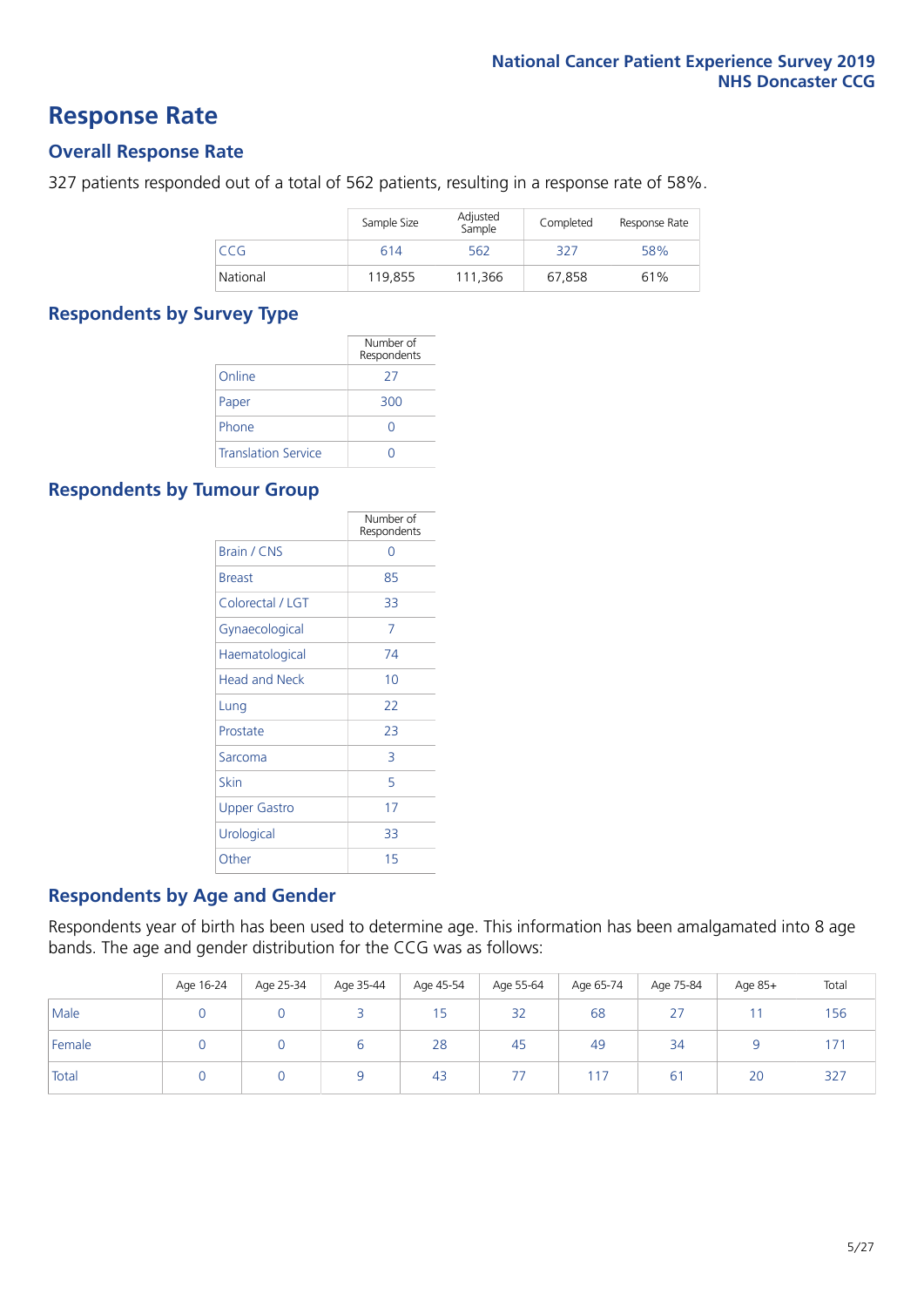# **Expected Range Charts**

| Lower Expected Range<br>Average                                                                         |       |     |     | Upper Expected Range |     |     |     | Case Mix Adjusted Score |     |     |          |
|---------------------------------------------------------------------------------------------------------|-------|-----|-----|----------------------|-----|-----|-----|-------------------------|-----|-----|----------|
| <b>SEEING YOUR GP</b>                                                                                   | 0%    | 10% | 20% | 30%                  | 40% | 50% | 60% | 70%                     | 80% |     | 90% 100% |
| Q1. Saw GP once or twice before being told they needed to go to<br>hospital                             |       |     |     |                      |     |     |     |                         | 81% |     |          |
| Q2. Patient thought they were seen as soon as necessary                                                 |       |     |     |                      |     |     |     |                         |     | 88% |          |
| <b>DIAGNOSTIC TESTS</b>                                                                                 | $0\%$ | 10% | 20% | 30%                  | 40% | 50% | 60% | 70%                     | 80% |     | 90% 100% |
| Q5. Received all the information needed about the test                                                  |       |     |     |                      |     |     |     |                         |     |     | 95%      |
| Q6. The length of time waiting for the test to be done was about<br>right                               |       |     |     |                      |     |     |     |                         |     | 92% |          |
| Q7. Test results explained in completely understandable way                                             |       |     |     |                      |     |     |     |                         | 79% |     |          |
| <b>FINDING OUT WHAT WAS WRONG WITH YOU</b>                                                              | $0\%$ | 10% | 20% | 30%                  | 40% | 50% | 60% | 70%                     | 80% |     | 90% 100% |
| Q10. Patient told they could bring a family member or friend when<br>first told they had cancer         |       |     |     |                      |     |     |     |                         | 81% |     |          |
| Q11. Patient felt they were told sensitively that they had cancer                                       |       |     |     |                      |     |     |     |                         |     | 88% |          |
| Q12. Patient completely understood the explanation of what was<br>wrong                                 |       |     |     |                      |     |     |     |                         | 76% |     |          |
| Q13. Patient given easy to understand written information about<br>the type of cancer they had          |       |     |     |                      |     |     |     |                         | 75% |     |          |
| <b>DECIDING THE BEST TREATMENT FOR YOU</b>                                                              | $0\%$ | 10% | 20% | 30%                  | 40% | 50% | 60% | 70%                     | 80% |     | 90% 100% |
| Q14. Patient felt that treatment options were completely explained                                      |       |     |     |                      |     |     |     |                         |     | 84% |          |
| Q15. Patient felt possible side effects were definitely explained in<br>an understandable way           |       |     |     |                      |     |     |     | 75%                     |     |     |          |
| Q16. Patient definitely given practical advice and support in dealing<br>with side effects of treatment |       |     |     |                      |     |     |     | 73%                     |     |     |          |
| Q17. Patient definitely told about side effects that could affect<br>them in the future                 |       |     |     |                      |     |     | 61% |                         |     |     |          |
| Q18. Patient definitely involved as much as they wanted in<br>decisions about care and treatment        |       |     |     |                      |     |     |     |                         | 84% |     |          |
| <b>CLINICAL NURSE SPECIALIST (CNS)</b>                                                                  | $0\%$ | 10% | 20% | 30%                  | 40% | 50% | 60% | 70%                     | 80% |     | 90% 100% |
| Q19. Patient given the name of a CNS who would support them<br>through their treatment                  |       |     |     |                      |     |     |     |                         |     | 93% |          |
| Q20. Patient found it very or quite easy to contact their CNS                                           |       |     |     |                      |     |     |     |                         |     | 85% |          |
| Q21. Patient got understandable answers to important questions<br>all or most of the time               |       |     |     |                      |     |     |     |                         |     | 89% |          |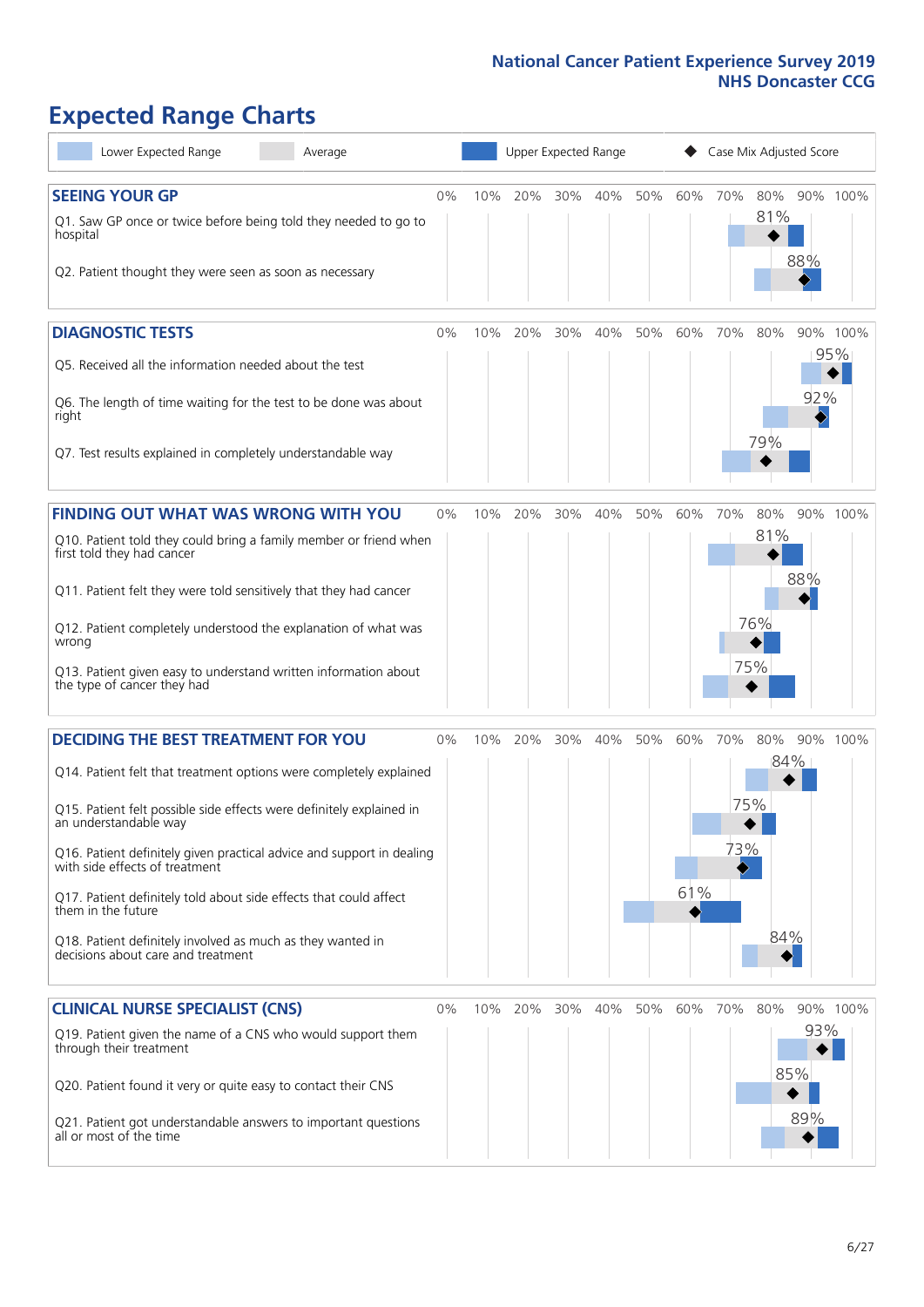# **Expected Range Charts**

| Lower Expected Range<br>Average                                                                                                                                                                            |    |     |         |     | Upper Expected Range |     | Case Mix Adjusted Score |     |                                     |                                     |          |
|------------------------------------------------------------------------------------------------------------------------------------------------------------------------------------------------------------|----|-----|---------|-----|----------------------|-----|-------------------------|-----|-------------------------------------|-------------------------------------|----------|
| <b>SUPPORT FOR PEOPLE WITH CANCER</b><br>Q22. Hospital staff gave information about support or self-help<br>groups for people with cancer                                                                  | 0% | 10% | 20%     | 30% | 40%                  | 50% | 60%                     | 70% | 80%                                 | 90%<br>86%                          | 90% 100% |
| Q23. Hospital staff discussed or gave information about the impact<br>cancer could have on day to day activities<br>Q24. Hospital staff gave information on getting financial help or<br>possible benefits |    |     |         |     |                      |     |                         | 69% |                                     |                                     |          |
| Q25. Hospital staff told patient they could get free prescriptions                                                                                                                                         |    |     |         |     |                      |     |                         |     |                                     | 90%<br>$\color{black}\blacklozenge$ |          |
| <b>OPERATIONS</b>                                                                                                                                                                                          | 0% | 10% | 20%     | 30% | 40%                  | 50% | 60%                     | 70% | 80%                                 | 90%                                 | 100%     |
| Q27. Beforehand, patient had all the information needed about the<br>operation                                                                                                                             |    |     |         |     |                      |     |                         |     |                                     |                                     | 99%      |
| Q28. Afterwards, staff completely explained how operation had<br>gone in understandable way                                                                                                                |    |     |         |     |                      |     |                         |     | 77%                                 |                                     |          |
| <b>HOSPITAL CARE AS AN INPATIENT</b>                                                                                                                                                                       | 0% |     | 10% 20% | 30% | 40%                  | 50% | 60%                     | 70% | 80%                                 |                                     | 90% 100% |
| Q30. Hospital staff didn't talk in front of patient as if patient wasn't<br>there                                                                                                                          |    |     |         |     |                      |     |                         |     | 84%                                 | 89%                                 |          |
| Q31. Patient had confidence and trust in all doctors treating them                                                                                                                                         |    |     |         |     |                      |     |                         |     |                                     |                                     |          |
| Q32. Patient's family or someone close definitely felt able to talk to<br>a doctor                                                                                                                         |    |     |         |     |                      |     |                         |     | 79%                                 |                                     |          |
| Q33. Patient had confidence and trust in all the ward nurses<br>treating them                                                                                                                              |    |     |         |     |                      |     |                         | 75% |                                     |                                     |          |
| Q34. Patient thought there were always or nearly always enough<br>nurses on duty to care for them                                                                                                          |    |     |         |     |                      |     | 62%                     |     |                                     |                                     |          |
| Q35. All hospital staff asked patient what name they prefer to be<br>called by                                                                                                                             |    |     |         |     |                      |     |                         |     | 82%<br>$\color{black}\blacklozenge$ |                                     |          |
| Q36. Patient always given enough privacy when discussing<br>condition or treatment                                                                                                                         |    |     |         |     |                      |     |                         |     | 85%                                 |                                     |          |
| Q37. Patient definitely found hospital staff to discuss worries or<br>fears during their inpatient visit                                                                                                   |    |     |         |     |                      |     | 58%                     |     |                                     |                                     |          |
| Q38. Hospital staff definitely did everything they could to help<br>control pain                                                                                                                           |    |     |         |     |                      |     |                         |     | 84%                                 |                                     |          |
| Q39. Patient always felt they were treated with respect and dignity<br>while in hospital                                                                                                                   |    |     |         |     |                      |     |                         |     | 84%                                 |                                     |          |
| Q40. Patient given clear written information about what should or<br>should not do after leaving hospital                                                                                                  |    |     |         |     |                      |     |                         |     |                                     | 87%                                 |          |
| Q41. Hospital staff told patient who to contact if worried about<br>condition or treatment after leaving hospital                                                                                          |    |     |         |     |                      |     |                         |     |                                     | 94%                                 |          |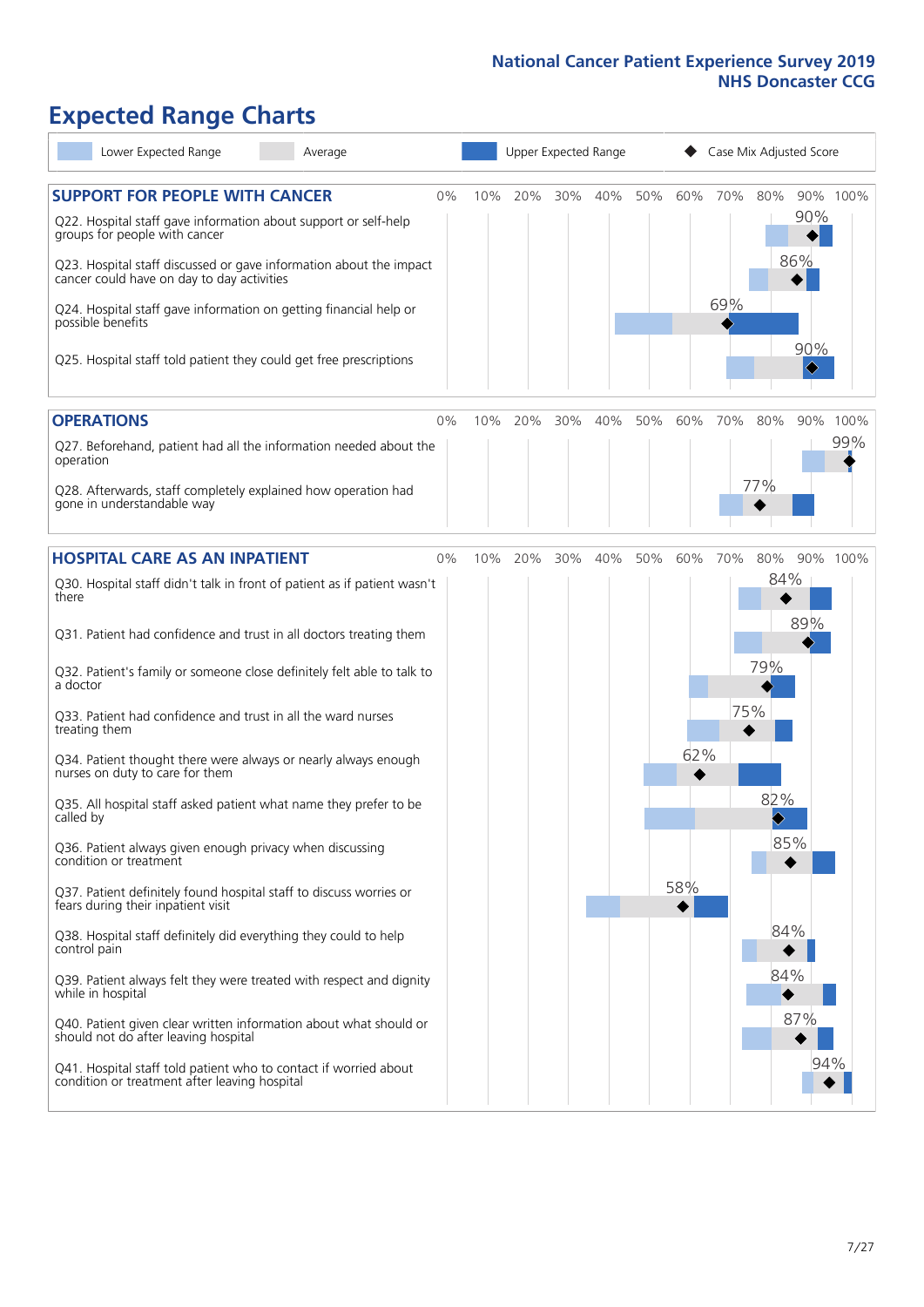# **Expected Range Charts**

| Lower Expected Range<br>Average                                                                                                                                                                                                                                                                                                                                                                                                                                                                                                                                                                                                                                                                        |       |     | Upper Expected Range |     |            |            |                   | Case Mix Adjusted Score |     |            |                 |
|--------------------------------------------------------------------------------------------------------------------------------------------------------------------------------------------------------------------------------------------------------------------------------------------------------------------------------------------------------------------------------------------------------------------------------------------------------------------------------------------------------------------------------------------------------------------------------------------------------------------------------------------------------------------------------------------------------|-------|-----|----------------------|-----|------------|------------|-------------------|-------------------------|-----|------------|-----------------|
| <b>HOSPITAL CARE AS A DAY PATIENT / OUTPATIENT 0%</b><br>Q43. Patient definitely found hospital staff to discuss worries or<br>fears during their outpatient or day case visit<br>Q44. Cancer doctor had the right documents at patient's last<br>outpatient appointment<br>Q46. Beforehand patient completely had all information needed<br>about radiotherapy treatment<br>Q47. Patient completely given understandable information about<br>whether radiotherapy was working<br>Q49. Beforehand patient completely had all information needed<br>about chemotherapy treatment<br>Q50. Patient given enough information about whether<br>chemotherapy was working in a completely understandable way |       | 10% | 20%                  | 30% | 40%        | 50%        | 60%<br>61%        | 70%<br>73%  <br>70%     | 80% | 90%<br>89% | 90% 100%<br>98% |
| <b>HOME CARE AND SUPPORT</b><br>Q51. Hospital staff definitely gave family or someone close all the<br>information needed to help care at home<br>Q52. Patient definitely given enough support from health or social<br>services during treatment<br>Q53. Patient definitely given enough support from health or social<br>services after treatment                                                                                                                                                                                                                                                                                                                                                    | 0%    | 10% | 20%                  | 30% | 40%        | 50%<br>53% | 60%<br>62%<br>56% | 70%                     | 80% |            | 90% 100%        |
| <b>CARE FROM YOUR GENERAL PRACTICE</b><br>Q54. GP given enough information about patient's condition and<br>treatment<br>Q55. General practice staff definitely did everything they could to<br>support patient during treatment                                                                                                                                                                                                                                                                                                                                                                                                                                                                       | 0%    | 10% | 20%                  | 30% | 40%        | 50%<br>51% | 60%               | 70%                     | 80% |            | 90% 100%<br>96% |
| <b>YOUR OVERALL NHS CARE</b><br>Q56. Different people treating and caring for patient always work<br>well together to give best possible care<br>Q57. Patient given a care plan<br>Q58. Overall the administration of care was good or very good<br>Q59. Patient felt length of time for attending clinics and<br>appointments for cancer was about right<br>Q60. Someone discussed with patient whether they would like to<br>take part in cancer research                                                                                                                                                                                                                                            | $0\%$ | 10% | 20%<br>25%           | 30% | 40%<br>36% | 50%        | 60%               | 70%<br>71%<br>72%       | 80% | 91%        | 90% 100%        |
| Q61. Patient's average rating of care scored from very poor to very<br>good                                                                                                                                                                                                                                                                                                                                                                                                                                                                                                                                                                                                                            | 0     |     | 2                    | 3   | 4          | 5          | 6                 | 7                       | 8   | 9<br>9.0   | 10              |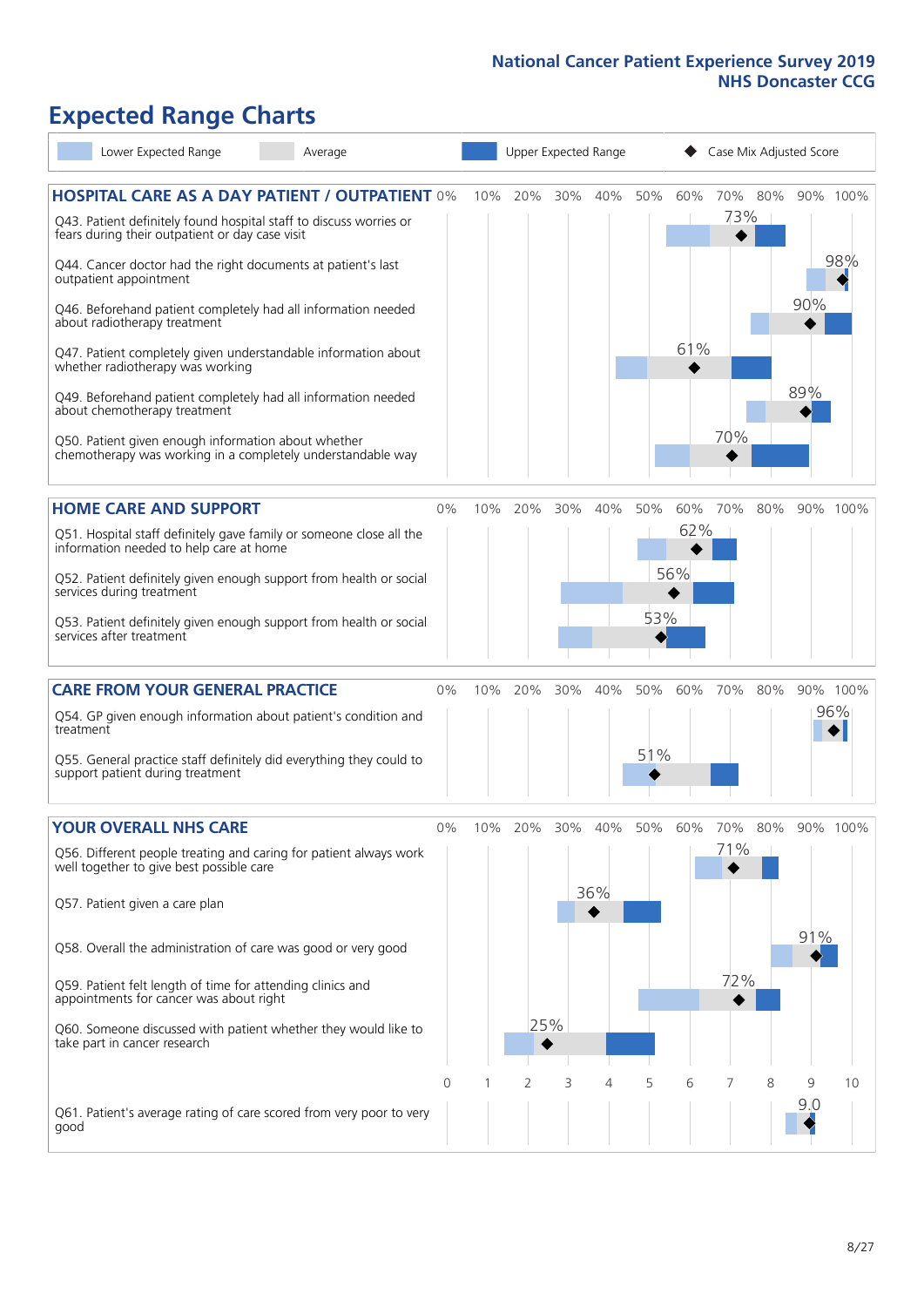# **Comparability Tables**

\* Indicates where a score has been suppressed because there are less than 21 responses.

\*\* No score available for 2018.

 $\triangle$  or  $\nabla$ 

Change 2018-2019: Indicates where 2019 score is significantly higher or lower than 2018 score Change Overall: Indicates significant change overall (2015, 2016, 2017, 2018 and 2019).

Adjusted Score below Lower Expected Range Adjusted Score between Upper and Lower Expected Ranges Adjusted Score above Upper Expected Range

|                                                                             | Case Mix Adjusted Scores<br>Unadjusted Scores |               |            |               |                           |                   |               |                |                                     |                   |
|-----------------------------------------------------------------------------|-----------------------------------------------|---------------|------------|---------------|---------------------------|-------------------|---------------|----------------|-------------------------------------|-------------------|
|                                                                             | 2018<br>n                                     | 2018<br>Score | 2019<br>n. | 2019<br>Score | Change  <br>2018-<br>2019 | Change<br>Overall | 2019<br>Score | Lower<br>Range | Upper<br>Expected Expected<br>Range | National<br>Score |
| <b>SEEING YOUR GP</b>                                                       |                                               |               |            |               |                           |                   |               |                |                                     |                   |
| Q1. Saw GP once or twice before being told they needed to go<br>to hospital | 223                                           | 83%           | 227        | 81%           |                           |                   | 81%           | 74%            | 84%                                 | 79%               |
| Q2. Patient thought they were seen as soon as necessary                     | 303                                           | 87%           | 318        | 89%           |                           |                   | 88%           | 80%            | 88%                                 | 84%               |
| <b>DIAGNOSTIC TESTS</b>                                                     |                                               |               |            |               |                           |                   |               |                |                                     |                   |

| O5. Received all the information needed about the test                    | $**$ | **  | 95% |  | 95% | 92% | 98%    | 95% |
|---------------------------------------------------------------------------|------|-----|-----|--|-----|-----|--------|-----|
| O6. The length of time waiting for the test to be done was<br>about right | 256  | 90% | 93% |  | 92% | 84% | $92\%$ | 88% |
| Q7. Test results explained in completely understandable way               | 258  | 83% | 79% |  | 79% | 75% | 85%    | 80% |

| <b>FINDING OUT WHAT WAS WRONG WITH YOU</b>                                                      |     |     |     |     |     |     |     |     |
|-------------------------------------------------------------------------------------------------|-----|-----|-----|-----|-----|-----|-----|-----|
| Q10. Patient told they could bring a family member or friend<br>when first told they had cancer | 279 | 76% | 302 | 81% | 81% | 71% | 83% | 77% |
| Q11. Patient felt they were told sensitively that they had cancer                               | 305 | 86% | 322 | 89% | 88% | 82% | 90% | 86% |
| Q12. Patient completely understood the explanation of what<br>was wrong                         | 312 | 75% | 324 | 75% | 76% | 69% | 78% | 73% |
| Q13. Patient given easy to understand written information<br>about the type of cancer they had  | 270 | 69% | 282 | 76% | 75% | 69% | 80% | 74% |

| <b>DECIDING THE BEST TREATMENT FOR YOU</b>                                                              |      |     |     |     |  |     |     |     |     |
|---------------------------------------------------------------------------------------------------------|------|-----|-----|-----|--|-----|-----|-----|-----|
| Q14. Patient felt that treatment options were completely<br>explained                                   | 281  | 84% | 297 | 85% |  | 84% | 79% | 88% | 83% |
| Q15. Patient felt possible side effects were definitely explained<br>in an understandable way           | 294  | 79% | 308 | 75% |  | 75% | 68% | 78% | 73% |
| Q16. Patient definitely given practical advice and support in<br>dealing with side effects of treatment | 290  | 71% | 302 | 74% |  | 73% | 62% | 73% | 67% |
| Q17. Patient definitely told about side effects that could affect<br>them in the future                 | 281  | 62% | 287 | 62% |  | 61% | 51% | 62% | 57% |
| Q18. Patient definitely involved as much as they wanted in<br>decisions about care and treatment        | $**$ | **  | 317 | 84% |  | 84% | 77% | 85% | 81% |

| <b>CLINICAL NURSE SPECIALIST (CNS)</b>                                                    |     |     |     |     |     |     |     |     |
|-------------------------------------------------------------------------------------------|-----|-----|-----|-----|-----|-----|-----|-----|
| [Q19] Patient given the name of a CNS who would support them<br>through their treatment   | 298 | 94% | 315 | 93% | 93% | 89% | 95% | 92% |
| Q20. Patient found it very or quite easy to contact their CNS                             | 250 | 85% | 261 | 86% | 85% | 80% | 89% | 85% |
| Q21. Patient got understandable answers to important<br>questions all or most of the time | 247 | 87% | 244 | 89% | 89% | 83% | 92% | 87% |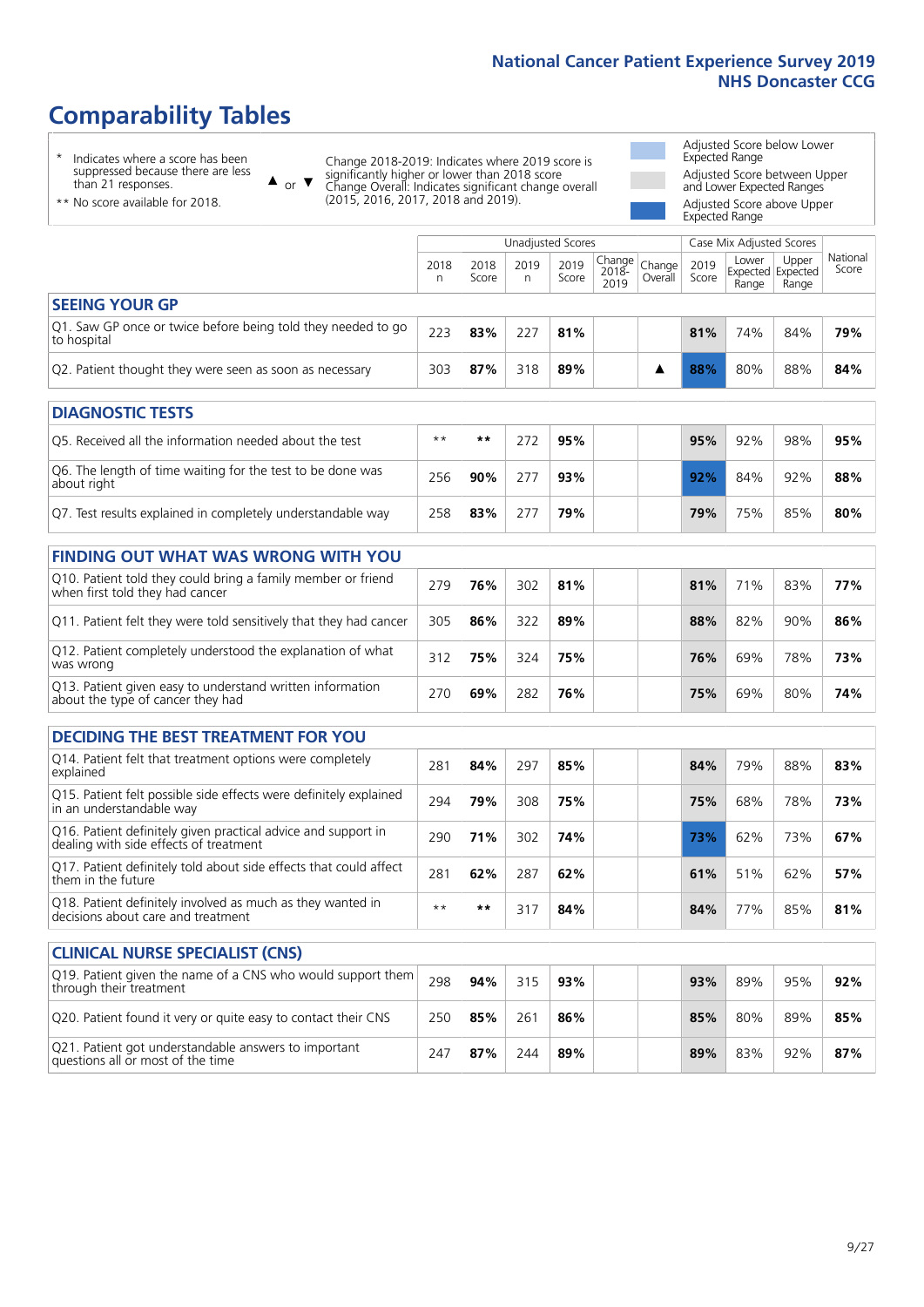# **Comparability Tables**

\* Indicates where a score has been suppressed because there are less than 21 responses.

\*\* No score available for 2018.

 $\triangle$  or  $\nabla$ 

Change 2018-2019: Indicates where 2019 score is significantly higher or lower than 2018 score Change Overall: Indicates significant change overall (2015, 2016, 2017, 2018 and 2019).

Adjusted Score below Lower Expected Range Adjusted Score between Upper and Lower Expected Ranges Adjusted Score above Upper Expected Range

|                                                                                                                   |              |               | <b>Unadjusted Scores</b> |               |                         |                   |               | Case Mix Adjusted Scores            |                |                   |
|-------------------------------------------------------------------------------------------------------------------|--------------|---------------|--------------------------|---------------|-------------------------|-------------------|---------------|-------------------------------------|----------------|-------------------|
|                                                                                                                   | 2018<br>n    | 2018<br>Score | 2019<br>n.               | 2019<br>Score | Change<br>2018-<br>2019 | Change<br>Overall | 2019<br>Score | Lower<br>Expected Expected<br>Range | Upper<br>Range | National<br>Score |
| <b>SUPPORT FOR PEOPLE WITH CANCER</b>                                                                             |              |               |                          |               |                         |                   |               |                                     |                |                   |
| Q22. Hospital staff gave information about support or self-help<br>groups for people with cancer                  | 245          | 91%           | 269                      | 90%           |                         |                   | 90%           | 84%                                 | 92%            | 88%               |
| Q23. Hospital staff discussed or gave information about the<br>impact cancer could have on day to day activities  | 208          | 87%           | 229                      | 87%           |                         |                   | 86%           | 79%                                 | 89%            | 84%               |
| Q24. Hospital staff gave information on getting financial help or<br>possible benefits                            | 180          | 73%           | 197                      | 69%           |                         | ▲                 | 69%           | 56%                                 | 70%            | 63%               |
| Q25. Hospital staff told patient they could get free prescriptions                                                | 150          | 84%           | 156                      | 90%           |                         |                   | 90%           | 76%                                 | 88%            | 82%               |
| <b>OPERATIONS</b>                                                                                                 |              |               |                          |               |                         |                   |               |                                     |                |                   |
| Q27. Beforehand, patient had all the information needed about<br>the operation                                    | 168          | 96%           | 167                      | 99%           |                         |                   | 99%           | 93%                                 | 99%            | 96%               |
| Q28. Afterwards, staff completely explained how operation had<br>gone in understandable way                       | 169          | 76%           | 167                      | 77%           |                         |                   | 77%           | 73%                                 | 85%            | 79%               |
| <b>HOSPITAL CARE AS AN INPATIENT</b>                                                                              |              |               |                          |               |                         |                   |               |                                     |                |                   |
| Q30. Hospital staff didn't talk in front of patient as if patient<br>wasn't there                                 | $\star\star$ | **            | 146                      | 83%           |                         |                   | 84%           | 78%                                 | 90%            | 84%               |
| Q31. Patient had confidence and trust in all doctors treating<br>them                                             | $**$         | $***$         | 149                      | 89%           |                         |                   | 89%           | 78%                                 | 90%            | 84%               |
| Q32. Patient's family or someone close definitely felt able to talk<br>to a doctor                                | $**$         | **            | 128                      | 80%           |                         |                   | 79%           | 64%                                 | 80%            | 72%               |
| O33. Patient had confidence and trust in all the ward nurses<br>treating them                                     | $**$         | $***$         | 151                      | 76%           |                         |                   | 75%           | 67%                                 | 81%            | 74%               |
| Q34. Patient thought there were always or nearly always<br>enough nurses on duty to care for them                 | $**$         | **            | 149                      | 63%           |                         |                   | 62%           | 57%                                 | 72%            | 64%               |
| Q35. All hospital staff asked patient what name they prefer to<br>be called by                                    | $\star\star$ | **            | 150                      | 83%           |                         |                   | 82%           | 61%                                 | 80%            | 71%               |
| Q36. Patient always given enough privacy when discussing<br>condition or treatment                                | $* *$        | **            | 150                      | 86%           |                         |                   | 85%           | 79%                                 | 90%            | 85%               |
| Q37. Patient definitely found hospital staff to discuss worries or<br>fears during their inpatient visit          | $\star\star$ | **            | 113                      | 60%           |                         |                   | 58%           | 43%                                 | 61%            | 52%               |
| Q38. Hospital staff definitely did everything they could to help<br>control pain                                  | $* *$        | **            | 140                      | 85%           |                         |                   | 84%           | 77%                                 | 89%            | 83%               |
| Q39. Patient always felt they were treated with respect and<br>dignity while in hospital                          | $\star\star$ | **            | 151                      | 85%           |                         |                   | 84%           | 83%                                 | 93%            | 88%               |
| Q40. Patient given clear written information about what should<br>or should not do after leaving hospital         | $**$         | **            | 142                      | 88%           |                         |                   | 87%           | 80%                                 | 92%            | 86%               |
| Q41. Hospital staff told patient who to contact if worried about<br>condition or treatment after leaving hospital | $* *$        | **            | 144                      | 94%           |                         |                   | 94%           | 90%                                 | 98%            | 94%               |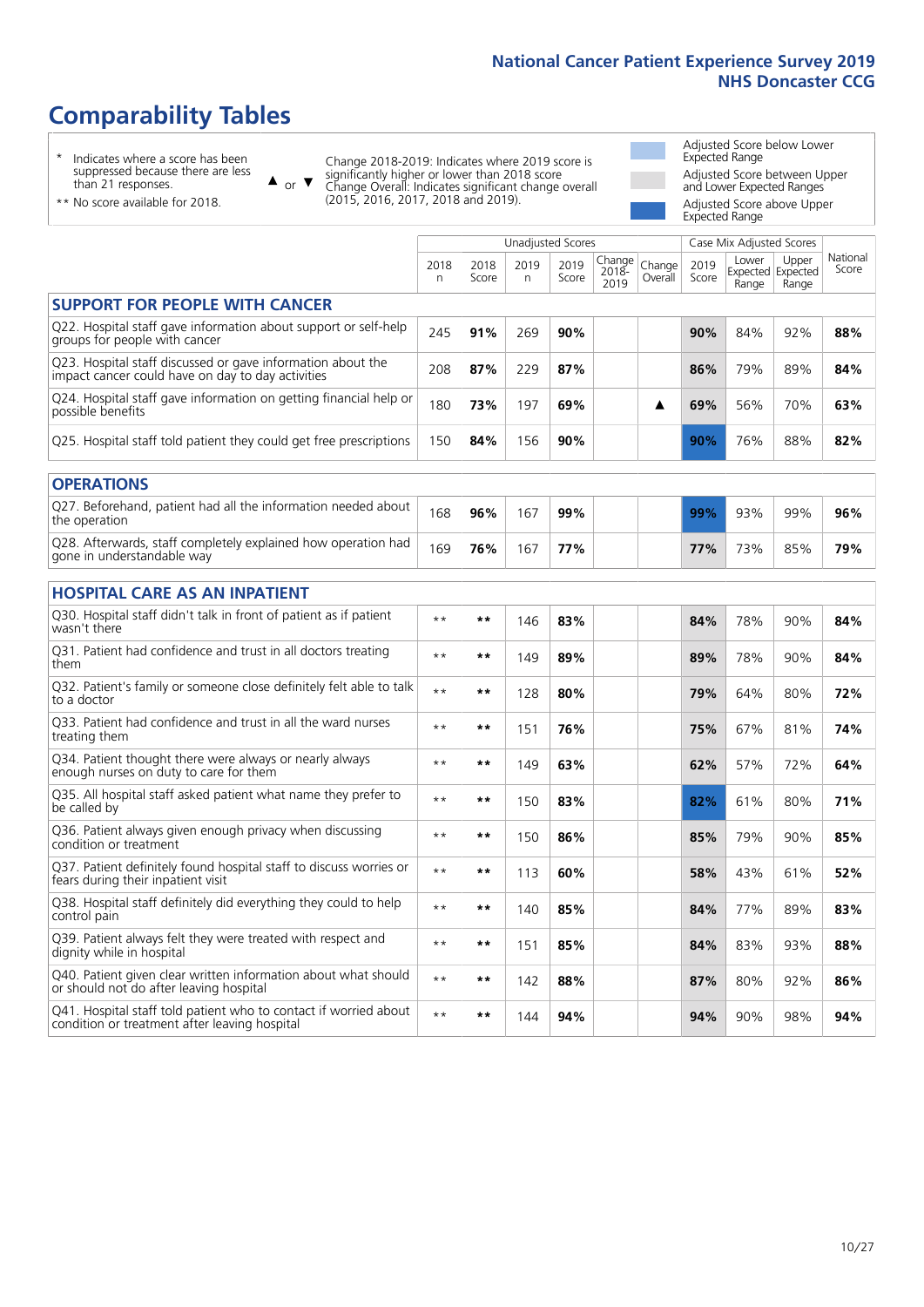# **Comparability Tables**

\* Indicates where a score has been suppressed because there are less than 21 responses.

\*\* No score available for 2018.

 $\triangle$  or  $\nabla$ 

Change 2018-2019: Indicates where 2019 score is significantly higher or lower than 2018 score Change Overall: Indicates significant change overall (2015, 2016, 2017, 2018 and 2019).

Adjusted Score below Lower Expected Range Adjusted Score between Upper and Lower Expected Ranges Adjusted Score above Upper Expected Range

|                                                                                                                       |           | <b>Unadjusted Scores</b><br>Case Mix Adjusted Scores |           |               |                         |                   |               |                |                                     |                   |
|-----------------------------------------------------------------------------------------------------------------------|-----------|------------------------------------------------------|-----------|---------------|-------------------------|-------------------|---------------|----------------|-------------------------------------|-------------------|
|                                                                                                                       | 2018<br>n | 2018<br>Score                                        | 2019<br>n | 2019<br>Score | Change<br>2018-<br>2019 | Change<br>Overall | 2019<br>Score | Lower<br>Range | Upper<br>Expected Expected<br>Range | National<br>Score |
| <b>HOSPITAL CARE AS A DAY PATIENT / OUTPATIENT</b>                                                                    |           |                                                      |           |               |                         |                   |               |                |                                     |                   |
| Q43. Patient definitely found hospital staff to discuss worries or<br>fears during their outpatient or day case visit | 240       | 70%                                                  | 253       | 73%           |                         |                   | 73%           | 65%            | 76%                                 | 71%               |
| Q44. Cancer doctor had the right documents at patient's last<br>outpatient appointment                                | 263       | 96%                                                  | 280       | 98%           |                         |                   | 98%           | 94%            | 98%                                 | 96%               |
| Q46. Beforehand patient completely had all information needed<br>about radiotherapy treatment                         | 92        | 89%                                                  | 94        | 90%           |                         |                   | 90%           | 79%            | 93%                                 | 86%               |
| Q47. Patient completely given understandable information<br>about whether radiotherapy was working                    | 73        | 55%                                                  | 85        | 62%           |                         |                   | 61%           | 49%            | 70%                                 | 60%               |
| Q49. Beforehand patient completely had all information needed<br>about chemotherapy treatment                         | 138       | 88%                                                  | 154       | 88%           |                         |                   | 89%           | 79%            | 90%                                 | 84%               |
| Q50. Patient given enough information about whether<br>chemotherapy was working in a completely understandable way    | 124       | 65%                                                  | 146       | 71%           |                         |                   | 70%           | 60%            | 75%                                 | 68%               |
| <b>HOME CARE AND SUPPORT</b>                                                                                          |           |                                                      |           |               |                         |                   |               |                |                                     |                   |
| Q51. Hospital staff definitely gave family or someone close all<br>the information needed to help care at home        | 251       | 65%                                                  | 282       | 62%           |                         |                   | 62%           | 54%            | 65%                                 | 60%               |
| Q52. Patient definitely given enough support from health or<br>social services during treatment                       | 171       | 53%                                                  | 186       | 55%           |                         |                   | 56%           | 43%            | 61%                                 | 52%               |
| Q53. Patient definitely given enough support from health or<br>social services after treatment                        | 109       | 43%                                                  | 114       | 53%           |                         |                   | 53%           | 36%            | 54%                                 | 45%               |
| <b>CARE FROM YOUR GENERAL PRACTICE</b>                                                                                |           |                                                      |           |               |                         |                   |               |                |                                     |                   |
| Q54. GP given enough information about patient's condition<br>and treatment                                           | 233       | 96%                                                  | 259       | 95%           |                         |                   | 96%           | 93%            | 98%                                 | 95%               |
| Q55. General practice staff definitely did everything they could<br>to support patient during treatment               | 173       | 61%                                                  | 213       | 51%           |                         |                   | 51%           | 52%            | 65%                                 | 58%               |
| YOUR OVERALL NHS CARE                                                                                                 |           |                                                      |           |               |                         |                   |               |                |                                     |                   |
| Q56. Different people treating and caring for patient always                                                          |           |                                                      |           |               |                         |                   |               |                |                                     |                   |
| work well together to give best possible care                                                                         | $* *$     | $***$                                                | 305       | 71%           |                         |                   | 71%           | 68%            | 78%                                 | 73%               |
| Q57. Patient given a care plan                                                                                        | 239       | 37%                                                  | 246       | 38%           |                         |                   | 36%           | 32%            | 44%                                 | 38%               |
| Q58. Overall the administration of care was good or very good                                                         | 305       | 90%                                                  | 318       | 92%           |                         |                   | 91%           | 85%            | 92%                                 | 89%               |
| Q59. Patient felt length of time for attending clinics and<br>appointments for cancer was about right                 | 301       | 75%                                                  | 315       | 73%           |                         |                   | 72%           | 62%            | 76%                                 | 69%               |
| Q60. Someone discussed with patient whether they would like<br>to take part in cancer research                        | 288       | 28%                                                  | 297       | 24%           |                         |                   | 25%           | 21%            | 39%                                 | 30%               |
| Q61. Patient's average rating of care scored from very poor to<br>very good                                           | 302       | 8.9                                                  | 314       | 9.0           |                         | ▲                 | 9.0           | 8.6            | 9.0                                 | 8.8               |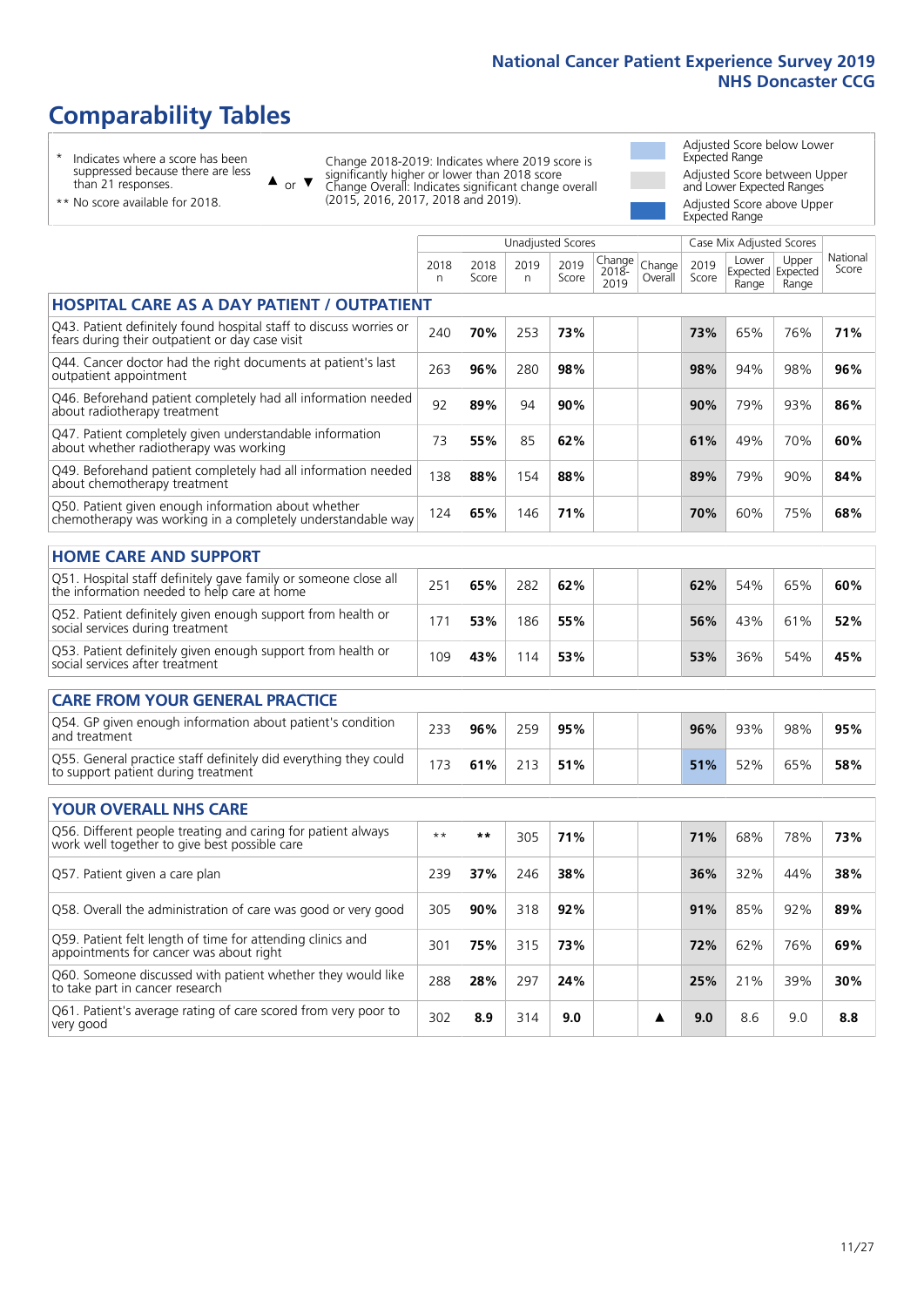# **Tumour Type Tables**

- \* Indicates where a score has been suppressed because there are less than 21 responses.
- n.a. Indicates that there were no respondents for that tumour group.

| <b>SEEING YOUR GP</b>                           |            |       |                 |             |                    |                |                  |         | Tumour Group |         |         |                 |                                                           |         |                |
|-------------------------------------------------|------------|-------|-----------------|-------------|--------------------|----------------|------------------|---------|--------------|---------|---------|-----------------|-----------------------------------------------------------|---------|----------------|
|                                                 |            | Brain | <b>Breast</b>   | Colorectal  | ᠊ᢛ<br>Gynaecologic | Haematological | Head and<br>Neck | Lung    | Prostate     | Sarcoma | Skin    | Upper<br>Gastro | $\sigma$<br>Jrologica                                     | Other   | All<br>Cancers |
| Q1. Saw GP once or twice before being told they | <b>CCG</b> |       | n.a. $95\%$ 81% |             | $\star$            | 76%            | $\star$          | $\star$ | $\star$      | $\star$ | $\star$ | $\star$         | 88%                                                       | $\star$ | 81%            |
| needed to go to hospital                        | National   | 59%   |                 | 94% 75% 77% |                    |                |                  |         |              |         |         |                 | 67% 79% 71% 82% 71% 90% 74% 83% 74% 79%                   |         |                |
| Q2. Patient thought they were seen as soon as   | <b>CCG</b> | n.a.  |                 | 98% 94%     | $\star$            | 89%            | $\star$          |         | 82% 73%      |         | $\star$ | $\star$         | 81%                                                       | $\star$ | 89%            |
| necessary                                       | National   | 79%   |                 | 89% 83%     |                    |                |                  |         |              |         |         |                 | 81%   82%   81%   84%   86%   69%   85%   79%   85%   79% |         | 84%            |

#### **DIAGNOSTIC TESTS** Tumour Group

|                                                   |                                          | Brain | <b>Breast</b> | Colorectal<br>LGT | ᠊ᢛ<br>Gynaecologic | Haematological | Head and<br>Neck | Lung        | Prostate | Sarcoma | Skin    | Upper<br>Gastro | rological                                   | Other   | All<br>Cancers |
|---------------------------------------------------|------------------------------------------|-------|---------------|-------------------|--------------------|----------------|------------------|-------------|----------|---------|---------|-----------------|---------------------------------------------|---------|----------------|
| Q5. Received all the information needed about     | <b>CCG</b>                               | n.a.  |               | 95% 96%           | $\star$            | 98%            | $\star$          | $\star$     | $\star$  |         | $\star$ | $\star$         | 97%                                         | $\star$ | 95%            |
| the test                                          | National                                 | 93%   |               | 95% 95%           |                    | 93% 95%        |                  | 93% 95% 95% |          | 93%     | 96%     |                 | 95% 95% 95%                                 |         | 95%            |
| Q6. The length of time waiting for the test to be | <b>CCG</b>                               | n.a.  |               | 99% 87%           | $\star$            | 98%            | $\star$          | $\star$     | $\star$  | $\star$ | $\star$ | $\star$         | 93%                                         | $\star$ | 93%            |
| done was about right                              | <b>National</b>                          |       |               | 84% 91% 88%       |                    |                |                  |             |          |         |         |                 | 86% 89% 88% 87% 87% 81% 87% 84% 87% 86% 88% |         |                |
| Q7. Test results explained in completely          | <b>CCG</b>                               | n.a.  |               | 82% 81%           | $\star$            | 72%            | $\star$          | $\star$     | $\star$  | $\star$ | $\star$ | $\star$         | 80%                                         | $\star$ | 79%            |
| understandable way                                | National 71% 83% 82% 77% 77% 79% 80% 80% |       |               |                   |                    |                |                  |             |          |         |         |                 | 78% 84% 75% 80% 76% 80%                     |         |                |

|                                                   | <b>FINDING OUT WHAT WAS WRONG WITH YOU</b><br><b>Breast</b><br>Brain<br>Û |        |         |                   |                |                |                        |                     |          |         |         |                 |            |          |                |
|---------------------------------------------------|---------------------------------------------------------------------------|--------|---------|-------------------|----------------|----------------|------------------------|---------------------|----------|---------|---------|-----------------|------------|----------|----------------|
|                                                   |                                                                           |        |         | olorectal.<br>LGT | Gynaecological | Haematological | ad and<br>Neck<br>Head | Lung                | Prostate | Sarcoma | Skin    | Upper<br>Gastro | Irological | Other    | All<br>Cancers |
| Q10. Patient told they could bring a family       | CCG                                                                       | n.a.   | 84%     | 83%               |                | 75%            | $\star$                | $\star$             | 86%      | $\star$ | $\star$ | $\star$         | 69%        | $\ast$   | 81%            |
| member or friend when first told they had cancer  | National                                                                  | 85%    | 82%     | 82%               | 71%            | 71%            | 71%                    | 77%                 | 79%      | 73%     | 69%     | 76%             | 73%        | 75%      | 77%            |
| Q11. Patient felt they were told sensitively that | CCG                                                                       | n.a.   | 95%     | 88%               |                | 89%            | $\star$                | 91%                 | 96%      | $\star$ | $\star$ | $\star$         | 72%        | $\ast$   | 89%            |
| they had cancer                                   | National                                                                  | 79%    | 89% 87% |                   | 82%            |                | 84% 87%                |                     | 83% 86%  | 84%     | 89%     | 81%             | 84% 83%    |          | 86%            |
| Q12. Patient completely understood the            | CCG                                                                       | n.a.   | 73%     | 79%               |                | 70%            | $\star$                | 86%                 | 78%      | $\ast$  | $\star$ |                 | 73%        | $^\star$ | 75%            |
| explanation of what was wrong                     | National                                                                  | 66%    | 77%     | 79%               | 73%            | 60%            | 78%                    | 76%                 | 79%      | 67%     | 80%     | 70%             | 77%        | 70%      | 73%            |
| Q13. Patient given easy to understand written     | <b>CCG</b>                                                                | n.a.   | 85%     | 60%               |                | 81%            | $\star$                | $\star$             | $\star$  | $\star$ | $\star$ | $\star$         | 66%        | $\ast$   | 76%            |
| information about the type of cancer they had     | National                                                                  | $66\%$ | 78%     | 73%               | 71%            | 76%            |                        | 69% 67% 83% 67% 84% |          |         |         | 67%             | 74%        | 65%      | 74%            |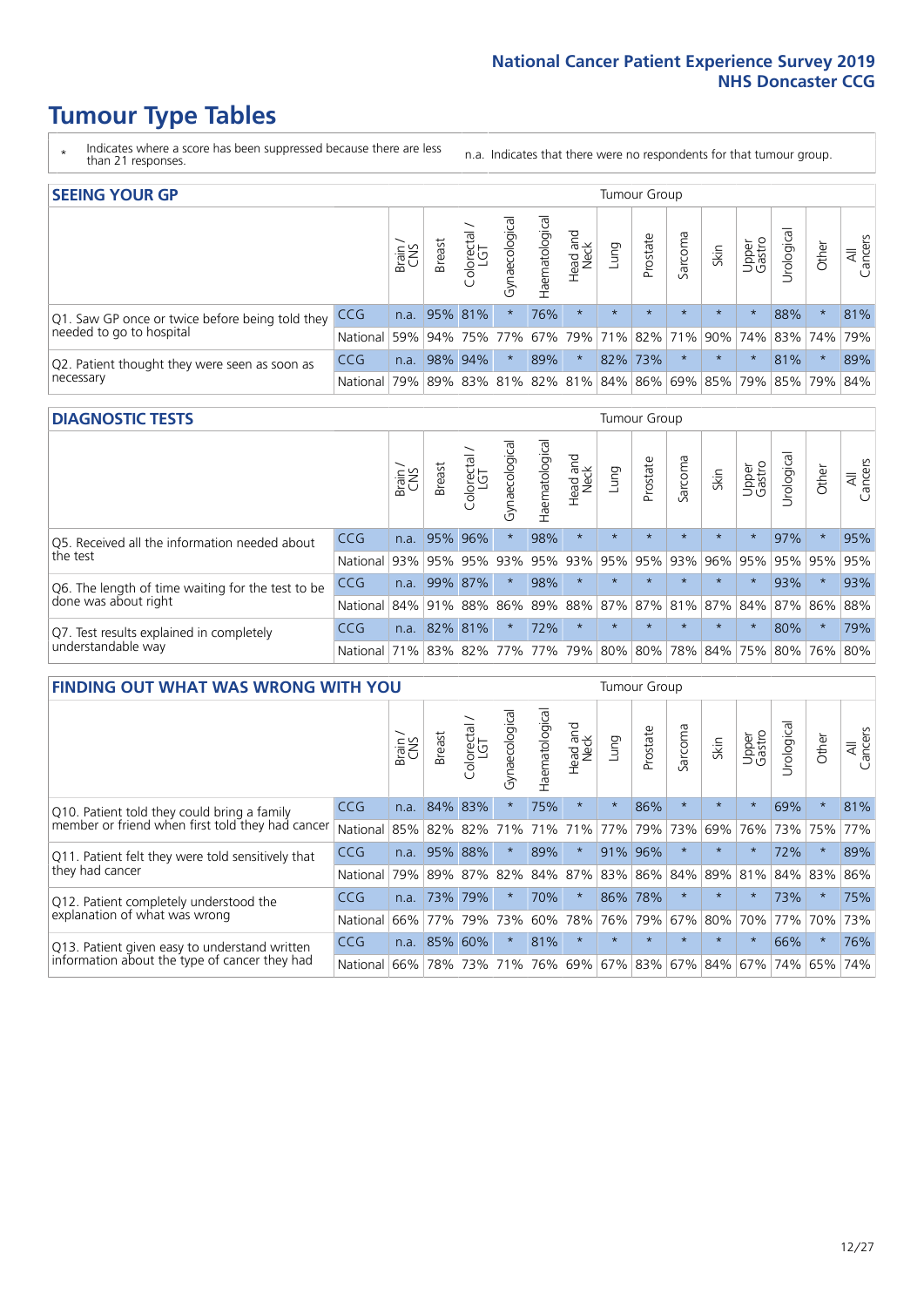# **Tumour Type Tables**

- \* Indicates where a score has been suppressed because there are less than 21 responses.
- n.a. Indicates that there were no respondents for that tumour group.

| <b>DECIDING THE BEST TREATMENT FOR YOU</b>         |          |       |               |                             |                |                |                         |         | <b>Tumour Group</b> |              |                                         |                 |           |             |                |
|----------------------------------------------------|----------|-------|---------------|-----------------------------|----------------|----------------|-------------------------|---------|---------------------|--------------|-----------------------------------------|-----------------|-----------|-------------|----------------|
|                                                    |          | Brain | <b>Breast</b> | olorectal.<br>LGT<br>$\cup$ | Gynaecological | Haematological | ead and<br>Neck<br>Head | Lung    | Prostate            | arcoma<br>ιñ | Skin                                    | Upper<br>Gastro | Jrologica | Other       | All<br>Cancers |
| Q14. Patient felt that treatment options were      | CCG      | n.a.  | 86%           | 89%                         | $\star$        | 83%            | $\star$                 | 82%     | 96%                 | $\star$      |                                         | $^\star$        | 87%       | $\star$     | 85%            |
| completely explained                               | National | 85%   |               | 85% 85%                     | 85%            | 82%            | 87%                     |         | 84% 83%             | 83%          | 89%                                     | 81%             | 83%       | 79%         | 83%            |
| Q15. Patient felt possible side effects were       | CCG      | n.a.  | 68%           | 92%                         | $\star$        | 65%            | $\star$                 | 81%     | 177%                | 大            |                                         | $\star$         | 84%       | $\star$     | 75%            |
| definitely explained in an understandable way      | National | 69%   | 74%           | 76%                         | 75%            | 69%            | 73%                     | 74%     | 73%                 | 73%          | 77%                                     | 72%             | 71%       | 70%         | 73%            |
| Q16. Patient definitely given practical advice and | CCG      | n.a.  | 77%           | 77%                         | $\star$        | 74%            | $\star$                 | $\star$ | 76%                 | $\star$      | $\star$                                 | $\star$         | 63%       | $\star$     | 74%            |
| support in dealing with side effects of treatment  | National | 63%   | 70%           | 70%                         | 69%            | 65%            | 70%                     | 69%     | 65%                 | 66%          | 71%                                     | 66%             | 63%       | 64%         | 67%            |
| Q17. Patient definitely told about side effects    | CCG      | n.a.  | 59%           | 70%                         | $\star$        | 60%            | $\star$                 | $\star$ | 82%                 | $\star$      | $\star$                                 | $\star$         | 71%       | $\star$     | 62%            |
| that could affect them in the future               | National | 62%   | 57%           | 59%                         | 56%            | 51%            | 64%                     | 56%     | 66%                 | 54%          | 66%                                     | 53%             | 56%       | 52%         | 57%            |
| Q18. Patient definitely involved as much as they   | CCG      | n.a.  | 86%           | 90%                         | $\star$        | 81%            | $\star$                 | 86%     | 87%                 | $\star$      | $\star$                                 | $\star$         | 91%       | $\star$     | 84%            |
| wanted in decisions about care and treatment       | National | 79%   |               |                             |                |                |                         |         |                     |              | 81% 83% 81% 80% 81% 81% 84% 81% 87% 79% |                 |           | 79% 78% 81% |                |

#### **CLINICAL NURSE SPECIALIST (CNS)** Tumour Group

|                                             |            | Brain | Breast | Colorectal<br>LGT | ᢛ<br>Gynaecologic | Haematological  | Head and<br>Neck | Lung          | Prostate | Sarcoma | Skin                        | Upper<br>Gastro | $\sigma$<br>Irologica | Other   | All<br>Cancers |
|---------------------------------------------|------------|-------|--------|-------------------|-------------------|-----------------|------------------|---------------|----------|---------|-----------------------------|-----------------|-----------------------|---------|----------------|
| Q19. Patient given the name of a CNS who    | <b>CCG</b> | n.a.  |        | 98% 89%           |                   | 96%             | $\star$          |               | 86% 96%  |         | $\star$                     |                 | 74%                   | $\star$ | 93%            |
| would support them through their treatment  | National   | 95%   | 95%    | 92%               | 95%               | 92%             | 91%              | $ 94\% 91\% $ |          | 91%     | 91%                         | 93%             | 85% 89%               |         | 92%            |
| Q20. Patient found it very or quite easy to | <b>CCG</b> | n.a.  | 81%    |                   |                   | 91%             | $\star$          | $\star$       | $\star$  | $\star$ | $\star$                     | $\star$         | $\star$               | $\star$ | 86%            |
| contact their CNS                           | National   | 86%   | 84%    | 88%               | 85%               | 87% 86% 86% 80% |                  |               |          | 86%     | 90%                         | 85%             |                       | 83% 83% | 85%            |
| Q21. Patient got understandable answers to  | CCG        | n.a.  | 85%    |                   | $\star$           | 92%             | $\star$          | $\star$       | $\star$  | $\star$ | $\star$                     | $\star$         | $\star$               | $\star$ | 89%            |
| important questions all or most of the time | National   | 82%   | 87%    | 89%               |                   |                 |                  |               |          |         | 86% 89% 88% 86% 87% 87% 93% |                 | 86% 87% 86% 87%       |         |                |

| <b>SUPPORT FOR PEOPLE WITH CANCER</b>                                                             |            |       |               |                 |                |                |                         |         | Tumour Group |              |         |                 |            |         |                |
|---------------------------------------------------------------------------------------------------|------------|-------|---------------|-----------------|----------------|----------------|-------------------------|---------|--------------|--------------|---------|-----------------|------------|---------|----------------|
|                                                                                                   |            | Brain | <b>Breast</b> | ╮<br>Colorectal | Gynaecological | Haematological | ead and<br>Neck<br>Head | Lung    | Prostate     | arcoma<br>ιñ | Skin    | Upper<br>Gastro | Jrological | Other   | All<br>Cancers |
| Q22. Hospital staff gave information about<br>support or self-help groups for people with         | CCG        | n.a.  | 96%           | 89%             | $\star$        | 92%            | $\star$                 | $\star$ | $\star$      | $\star$      | $\star$ | $\star$         | 91%        | $\star$ | 90%            |
| cancer                                                                                            | National   | 92%   | 92%           | 88%             | 87%            | 86%            | 88%                     | 87%     | 91%          | 86%          | 90%     | 88%             | 81%        | 83%     | 88%            |
| Q23. Hospital staff discussed or gave information<br>about the impact cancer could have on day to | <b>CCG</b> | n.a.  | 87%           | 88%             | $\star$        | 90%            | $\star$                 | $\star$ | $\star$      | n.a.         | $\star$ | $\star$         | $\star$    | $\star$ | 87%            |
| day activities                                                                                    | National   | 84%   |               | 86% 85%         | 82%            | 84%            | 84%                     | 83%     | 88%          | 81%          | 86%     | 83%             | 78%        | 79%     | 84%            |
| Q24. Hospital staff gave information on getting                                                   | <b>CCG</b> | n.a.  | 78%           | 73%             | $\star$        | 65%            | $\star$                 | $\star$ | $\star$      | $\star$      |         | $\star$         | $\star$    | $\ast$  | 69%            |
| financial help or possible benefits                                                               | National   | 78%   | 68%           | 61%             | 66%            |                | 61% 67%                 | 72%     | 55%          | 64%          | 60%     | 64%             | 47%        | 59%     | 63%            |
| Q25. Hospital staff told patient they could get                                                   | CCG        | n.a.  | 86%           | $\star$         | $\star$        | 88%            | $\star$                 | $\star$ | $\star$      | $\star$      |         | $\star$         | $\star$    | $\ast$  | 90%            |
| free prescriptions                                                                                | National   | 82%   | 81%           | 83%             | 79%            | 87%            | 84%                     | 86%     | 80%          | 78%          | 71%     | 84%             | 73%        | 81%     | 82%            |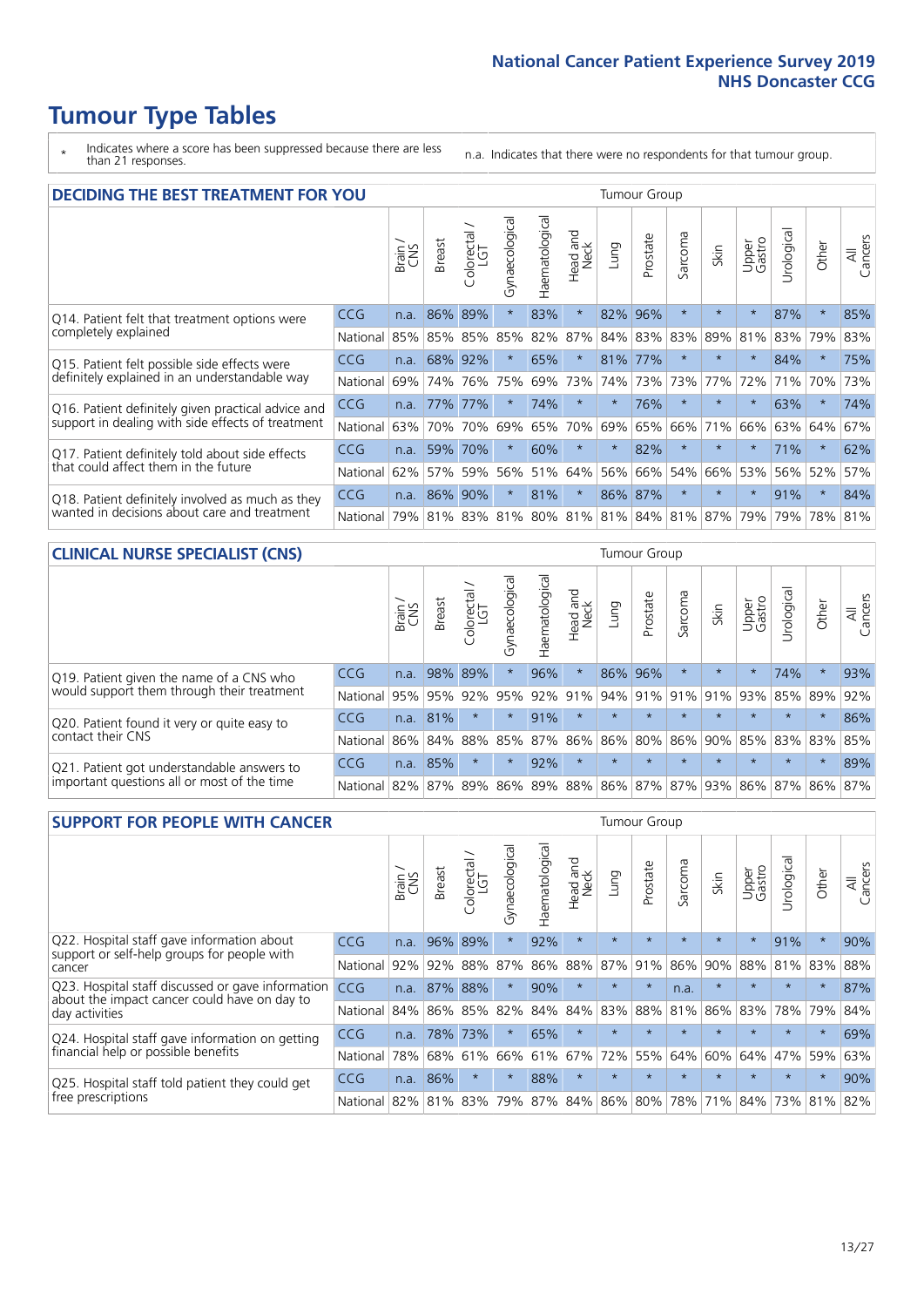# **Tumour Type Tables**

- \* Indicates where a score has been suppressed because there are less than 21 responses.
- n.a. Indicates that there were no respondents for that tumour group.

| <b>OPERATIONS</b>                                |            |       |               |            |                   |                |                                        |         | Tumour Group |         |         |                 |                                  |           |                |
|--------------------------------------------------|------------|-------|---------------|------------|-------------------|----------------|----------------------------------------|---------|--------------|---------|---------|-----------------|----------------------------------|-----------|----------------|
|                                                  |            | Brain | <b>Breast</b> | Colorectal | ক<br>Gynaecologic | Haematological | Head and<br>Neck                       | Lung    | Prostate     | Sarcoma | Skin    | Upper<br>Gastro | $\overline{\sigma}$<br>Irologica | Other     | All<br>Cancers |
| Q27. Beforehand, patient had all the information | <b>CCG</b> | n.a.  |               | 99% 100%   | $\star$           |                | $\star$                                | $\star$ | $\star$      | $\star$ | $\star$ |                 | 100%                             | $\ast$    | 99%            |
| needed about the operation                       | National   | 96%   |               | 97% 96%    | 96%               |                | 94%   96%   95%   97%   95%   96%      |         |              |         |         | $96\%$          |                                  | 95% 95%   | 96%            |
| Q28. Afterwards, staff completely explained how  | CCG        | n.a.  | $71\%$ 91\%   |            | $\star$           | $\star$        | $\star$                                | $\star$ | $\star$      | $\star$ | $\star$ | $\star$         | 70%                              | $\star$   | 77%            |
| operation had gone in understandable way         | National   | 76%   |               | 79% 83%    |                   |                | 79%  78%  79%  79%  78%  80%  82%  79% |         |              |         |         |                 |                                  | 76%   77% | 79%            |

#### **HOSPITAL CARE AS AN INPATIENT** Tumour Group

|                                                                                                                      |                                                                  | Brain | Breast        | Colorectal /<br>LGT | Gynaecological | Haematological | Head and<br>Neck | Lung        | Prostate | Sarcoma | Skin    | Upper<br>Gastro | Urological | Other   | All<br>Cancers |
|----------------------------------------------------------------------------------------------------------------------|------------------------------------------------------------------|-------|---------------|---------------------|----------------|----------------|------------------|-------------|----------|---------|---------|-----------------|------------|---------|----------------|
| Q30. Hospital staff didn't talk in front of patient                                                                  | CCG                                                              | n.a.  | 83%           | 91%                 | $\star$        | 74%            | $\star$          | $\star$     | $\star$  | $\star$ | $\star$ | $\star$         | 86%        | $\star$ | 83%            |
| as if patient wasn't there                                                                                           | National                                                         | 81%   |               | 86% 81%             | 83%            |                | 84% 83% 81%      |             | 88%      | 86%     |         | 86% 81%         | 83% 82%    |         | 84%            |
| 031. Patient had confidence and trust in all                                                                         | CCG                                                              | n.a.  | 96% 87%       |                     | $\star$        | 87%            | $\star$          | $\star$     | $\star$  | $\star$ | $\star$ | $\star$         | 81%        | $\star$ | 89%            |
| doctors treating them                                                                                                | National                                                         | 82%   | 83%           | 85%                 | 83%            | 82%            | 87%              | 83%         | 89%      | 86%     | 85%     | 81%             | 85%        | 80%     | 84%            |
| Q32. Patient's family or someone close definitely                                                                    | CCG                                                              | n.a.  | $\star$       | $\star$             | $\star$        | 81%            | $\star$          | $\star$     | $\star$  | $\star$ | $\star$ | $\star$         | $\star$    | $\star$ | 80%            |
| felt able to talk to a doctor                                                                                        | National                                                         | 67%   | 72%           | 73%                 | 72%            | 74%            |                  | 75% 74%     | 72%      | 71%     | 74%     | 73%             | 71%        | 69%     | 72%            |
| Q33. Patient had confidence and trust in all the<br>ward nurses treating them                                        | CCG                                                              | n.a.  | 86%           | 74%                 |                | 71%            | $\star$          | $\star$     | $\star$  | $\star$ | $\star$ | $\star$         | 81%        | $\star$ | 76%            |
|                                                                                                                      | National                                                         | 72%   | 73%           | 72%                 | 71%            | 77%            |                  | 75% 77%     | 79%      | 74%     | 75%     | 73%             | 77%        | 69%     | 74%            |
| Q34. Patient thought there were always or nearly<br>always enough nurses on duty to care for them                    | CCG                                                              | n.a.  | 57%           | 65%                 | $\star$        | 65%            | $\star$          | $\star$     | $\star$  | $\star$ | $\star$ | $\star$         | 62%        | $\star$ | 63%            |
|                                                                                                                      | National                                                         | 68%   | 64%           | 62%                 | 63%            |                | 63% 65% 68%      |             | 72%      | 65%     |         | 70% 65%         |            | 66% 60% | 64%            |
| Q35. All hospital staff asked patient what name<br>they prefer to be called by                                       | CCG                                                              | n.a.  | 79% 96%       |                     | $\star$        | 79%            | $\star$          | $\star$     | $\star$  | $\star$ | $\star$ | $\star$         | 90%        | $\star$ | 83%            |
|                                                                                                                      | National                                                         | 68%   | 62%           | 74%                 | 65%            | 72%            | 71%              | 76%         | 72%      | 74%     | 70%     | 78%             | 76%        | 69%     | 71%            |
| Q36. Patient always given enough privacy when                                                                        | <b>CCG</b>                                                       | n.a.  | 89% 83%       |                     |                | 83%            | $\star$          | $\star$     | $\star$  | $\star$ | $\star$ | $\star$         | 95%        | $\star$ | 86%            |
| discussing condition or treatment                                                                                    | National                                                         | 78%   |               | 84% 85%             | 81%            |                | 86% 87% 84%      |             | 88%      | 84%     | 84%     | 84%             | 85%        | 82%     | 85%            |
| Q37. Patient definitely found hospital staff to                                                                      | <b>CCG</b>                                                       | n.a.  | 61%           | $\star$             | $\star$        | $\star$        | $\star$          | $\star$     | $\star$  | $\star$ | $\star$ | $\star$         | $\star$    | $\star$ | 60%            |
| discuss worries or fears during their inpatient visit                                                                | National                                                         | 45%   | 51%           | 55%                 | 51%            | 56%            | 52%              | 49%         | 53%      | 54%     | 51%     | 53%             | 49%        | 46%     | 52%            |
| Q38. Hospital staff definitely did everything they                                                                   | CCG                                                              |       | n.a. 82%      | 77%                 | $\star$        | $\star$        | $\star$          | $\star$     | $\star$  | $\star$ | $\star$ | $\star$         | 86%        | $\star$ | 85%            |
| could to help control pain                                                                                           | National                                                         | 85%   | 83%           | 84%                 | 82%            |                |                  | 82% 80% 84% | 85%      | 83%     |         | 85% 82%         | 81% 82%    |         | 83%            |
| Q39. Patient always felt they were treated with                                                                      | CCG                                                              |       | n.a. 83%      | 70%                 | $\star$        | 92%            | $\star$          | $\star$     | $\star$  | $\star$ | $\star$ |                 | 95%        | $\star$ | 85%            |
| respect and dignity while in hospital                                                                                | National                                                         | 85%   | 87%           | 87%                 | 85%            | 89%            | 87%              | 88%         | 91%      | 89%     | 89%     | 88%             | 90%        | 86%     | 88%            |
| Q40. Patient given clear written information<br>about what should or should not do after leaving                     | <b>CCG</b>                                                       | n.a.  | 93% 87%       |                     |                | 86%            | $\star$          | $\star$     | $\star$  | $\star$ | $\star$ | $\star$         | $\star$    | $\star$ | 88%            |
| hospital                                                                                                             | National                                                         | 80%   | 89% 86%       |                     | 86%            | 83%            |                  | 87% 82%     | 91%      | 85%     | 90%     | 82%             | 87%        | 83%     | 86%            |
| Q41. Hospital staff told patient who to contact<br>if worried about condition or treatment after<br>leaving hospital | CCG                                                              |       | n.a. 100% 96% |                     |                | 100%           | $\star$          | $\star$     | $\star$  | $\star$ | $\star$ | $\star$         | $\star$    | $\star$ | 94%            |
|                                                                                                                      | National 94% 95% 95% 93% 96% 93% 92% 96% 94% 95% 92% 92% 93% 94% |       |               |                     |                |                |                  |             |          |         |         |                 |            |         |                |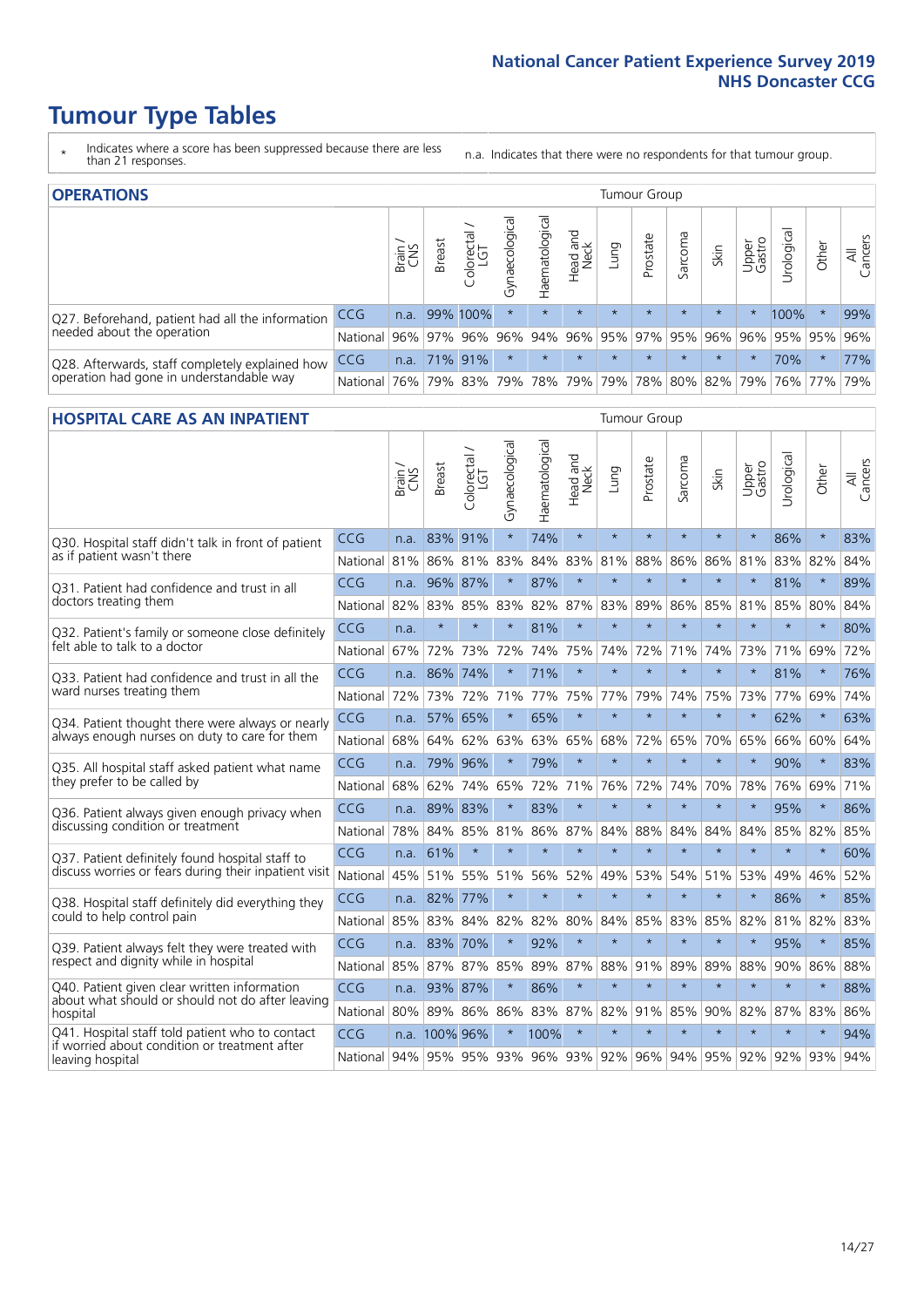# **Tumour Type Tables**

- \* Indicates where a score has been suppressed because there are less than 21 responses.
- n.a. Indicates that there were no respondents for that tumour group.

| <b>HOSPITAL CARE AS A DAY PATIENT / OUTPATIENT</b>                                                                    |            |       |               |            |                |                       |                                |         | <b>Tumour Group</b> |                      |         |                 |            |         |                |  |  |
|-----------------------------------------------------------------------------------------------------------------------|------------|-------|---------------|------------|----------------|-----------------------|--------------------------------|---------|---------------------|----------------------|---------|-----------------|------------|---------|----------------|--|--|
|                                                                                                                       |            | Brain | <b>Breast</b> | Colorectal | Gynaecological | <b>Haematological</b> | <b>Bad and</b><br>Neck<br>Head | Lung    | Prostate            | arcoma<br>$\sqrt{ }$ | Skin    | Upper<br>Gastro | Jrological | Other   | All<br>Cancers |  |  |
| Q43. Patient definitely found hospital staff to                                                                       | <b>CCG</b> | n.a.  | 70%           | 83%        | $\star$        | 70%                   | $\star$                        | $\star$ | $\star$             | $\star$              | $\star$ | $\star$         | 67%        | $\star$ | 73%            |  |  |
| discuss worries or fears during their outpatient or<br>day case visit                                                 | National   | 66%   | 68%           | 73%        | 70%            | 73%                   | 72%                            | 70%     | 74%                 | 72%                  | 72%     | 71%             | 67%        | 68%     | 71%            |  |  |
| Q44. Cancer doctor had the right documents at<br>patient's last outpatient appointment                                | CCG        | n.a.  | 95%           | 100%       | $\star$        | 99%                   | $\star$                        | $\star$ | $\star$             | $\star$              | $\star$ | $\star$         | 100%       | $\star$ | 98%            |  |  |
|                                                                                                                       | National   | 94%   | 96%           | 96%        | 96%            | 97%                   | 96%                            | 96%     | 96%                 | 96%                  | 96%     | 94%             | 96%        | 95%     | 96%            |  |  |
| Q46. Beforehand patient completely had                                                                                | <b>CCG</b> | n.a.  | 89%           | $\star$    | n.a.           | $\star$               | $\star$                        | $\star$ | $\star$             | $\overline{A}$       |         | $\star$         | $\star$    | $\star$ | 90%            |  |  |
| all information needed about radiotherapy<br>treatment                                                                | National   | 91%   | 88%           | 83%        | 88%            | 84%                   | 86%                            | 86%     | 88%                 | 88%                  | 84%     | 86%             | 83%        | 84%     | 86%            |  |  |
| Q47. Patient completely given understandable                                                                          | <b>CCG</b> | n.a.  | 58%           | $\star$    | n.a.           | $\star$               | $\star$                        | $\star$ | $\star$             | $\star$              | $\star$ | $\star$         | $\star$    | $\star$ | 62%            |  |  |
| information about whether radiotherapy was<br>working                                                                 | National   | 56%   | 60%           | 57%        | 61%            | 62%                   | 63%                            | 59%     | 60%                 | 67%                  | 57%     | 52%             | 59%        | 59%     | 60%            |  |  |
| Q49. Beforehand patient completely had all                                                                            | <b>CCG</b> | n.a.  | 83%           | $\star$    | $\star$        | 90%                   | $\star$                        | $\star$ | $\star$             | $\star$              |         | $\star$         | $\star$    | $\star$ | 88%            |  |  |
| information needed about chemotherapy<br>treatment                                                                    | National   | 80%   | 82%           | 86%        | 87%            | 85%                   | 79%                            | 84%     | 86%                 | 86%                  | 90%     | 84%             | 85%        | 85%     | 84%            |  |  |
| Q50. Patient given enough information about<br>whether chemotherapy was working in a<br>completely understandable way | <b>CCG</b> | n.a.  | 60%           | $\star$    | $\star$        | 67%                   | $\star$                        | $\star$ | $\star$             | n.a.                 | $\star$ | $\star$         | $\star$    | $\star$ | 71%            |  |  |
|                                                                                                                       | National   | 54%   | 62%           | 64%        | 68%            | 75%                   |                                | 57% 67% | 66%                 | 71%                  | 79%     | 61%             | 68%        | 69%     | 68%            |  |  |

### **HOME CARE AND SUPPORT** Tumour Group

|                                                                                                                   |            | Brain | Breast  | Colorectal<br>LGT | $\sigma$<br>Gynaecologic | Haematological | Head and<br>Neck | <b>Dung</b> | Prostate | Sarcoma | Skin    | Upper<br>Gastro | rological   | Other   | All<br>Cancers |
|-------------------------------------------------------------------------------------------------------------------|------------|-------|---------|-------------------|--------------------------|----------------|------------------|-------------|----------|---------|---------|-----------------|-------------|---------|----------------|
| Q51. Hospital staff definitely gave family or<br>someone close all the information needed to<br>help care at home | <b>CCG</b> | n.a.  | 55%     | 78%               |                          | 66%            | $\ast$           | $\star$     | 77%      |         | $\star$ | $\star$         | 56%         | $\star$ | 62%            |
|                                                                                                                   | National   | 58%   | 58%     | 63%               | 57%                      | 62%            |                  | 67% 59% 61% |          |         | 62% 65% | 60%             | 59% 55%     |         | 60%            |
| Q52. Patient definitely given enough support<br>from health or social services during treatment                   | <b>CCG</b> | n.a.  | 51%     |                   | $\star$                  | 49%            | $\star$          | $\star$     | $\star$  |         | $\star$ | $\star$         | 43%         | $\star$ | 55%            |
|                                                                                                                   | National   | 42%   | 52%     | 60%               |                          | 45% 51%        | 59%              | 50%         | 48%      |         | 53% 57% |                 | 54% 48% 51% |         | 52%            |
| Q53. Patient definitely given enough support<br>from health or social services after treatment                    | <b>CCG</b> | n.a.  | 41%     |                   |                          | 62%            | $\star$          | $\star$     | $\star$  |         | $\star$ | $\star$         | $\star$     | $\star$ | 53%            |
|                                                                                                                   | National l | 39%   | 41% 53% |                   | 39%                      | 43%            | 56%              | 40%         | 46%      | 48%     | 59%     | 47%             | 44%         | 44%     | 45%            |

| <b>CARE FROM YOUR GENERAL PRACTICE</b>                                                                     |                      |        |               |                        |               |                                     | Tumour Group     |         |          |         |                                                           |                 |                |         |                |  |
|------------------------------------------------------------------------------------------------------------|----------------------|--------|---------------|------------------------|---------------|-------------------------------------|------------------|---------|----------|---------|-----------------------------------------------------------|-----------------|----------------|---------|----------------|--|
|                                                                                                            |                      | Brain, | <b>Breast</b> | ー<br>Colorectal<br>LGT | Gynaecologica | $\overline{\sigma}$<br>Haematologic | Head and<br>Neck | Lung    | Prostate | Sarcoma | Skin                                                      | Upper<br>Gastro | Φ<br>Urologica | Other   | All<br>Cancers |  |
| Q54. GP given enough information about<br>patient's condition and treatment                                | CCG                  | n.a.   |               | 97% 96%                | $\star$       | 97%                                 | $\star$          | $\star$ | $\star$  | $\star$ | $\star$                                                   | $\star$         | 84%            | $\ast$  | 95%            |  |
|                                                                                                            | National 91% 96% 95% |        |               |                        | 95%           |                                     |                  |         |          |         | 96% 94% 94% 96% 94% 96% 93% 95% 94%                       |                 |                |         | 95%            |  |
| Q55. General practice staff definitely did<br>everything they could to support patient during<br>treatment | CCG                  | n.a.   |               | 44% 62%                | $\star$       | 47%                                 | $\star$          | $\star$ | $\star$  | $\star$ | $\star$                                                   | $\star$         | $\star$        | $\star$ | 51%            |  |
|                                                                                                            | National 55%         |        |               | 58% 59%                |               |                                     |                  |         |          |         | 56%   56%   59%   56%   64%   56%   65%   59%   59%   55% |                 |                |         | 58%            |  |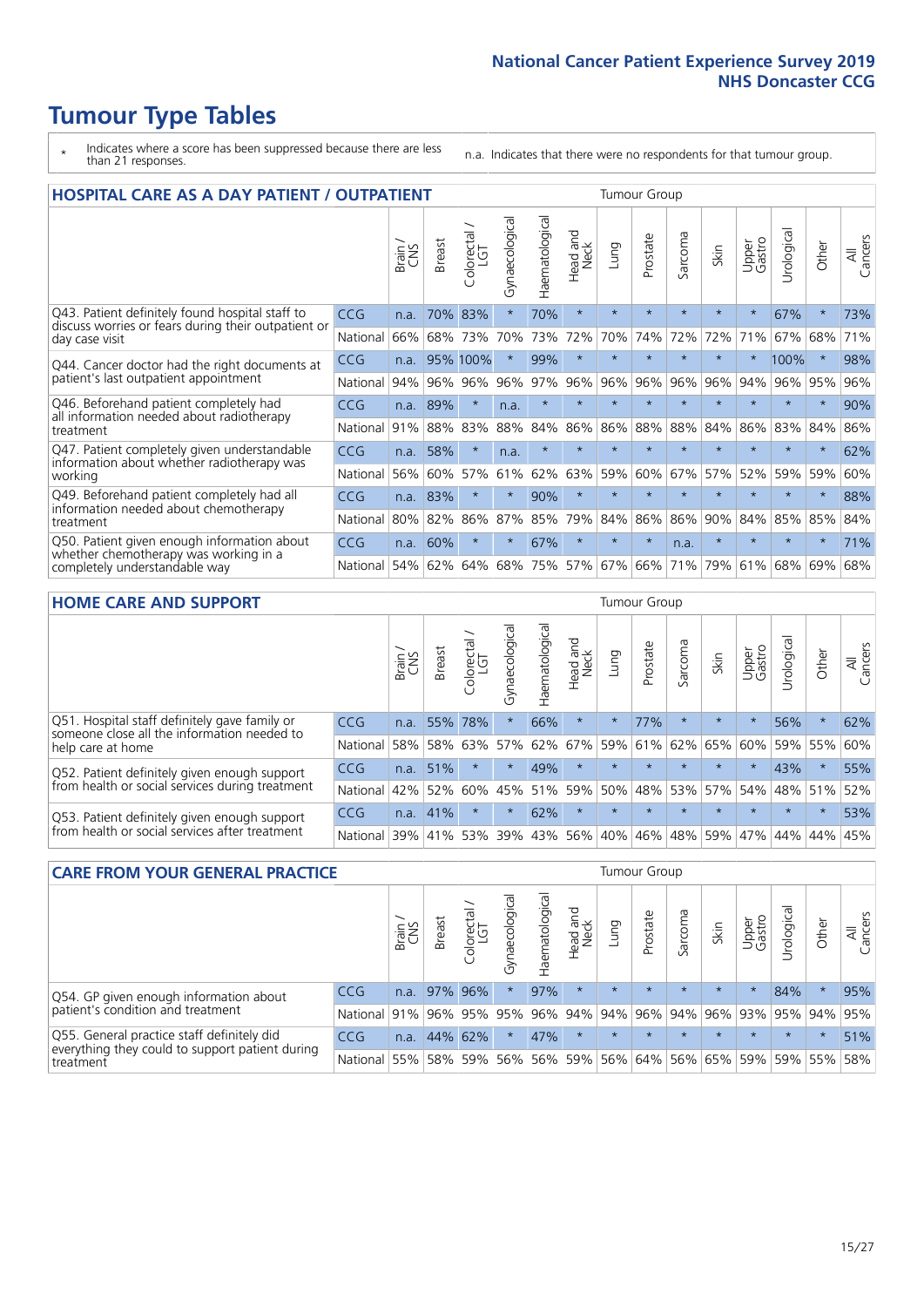# **Tumour Type Tables**

- \* Indicates where a score has been suppressed because there are less than 21 responses.
- n.a. Indicates that there were no respondents for that tumour group.

#### **YOUR OVERALL NHS CARE** THE TWO CONTROLLER THE THE THROUP CHANGE THE TUMOUR GROUP

| <u>UUN UTENTEE ITIIJ GANE</u>                                                                   |            |              |               |                       |                |                |                                 |         |          |                      |         |                 |                            |          |                |
|-------------------------------------------------------------------------------------------------|------------|--------------|---------------|-----------------------|----------------|----------------|---------------------------------|---------|----------|----------------------|---------|-----------------|----------------------------|----------|----------------|
|                                                                                                 |            | Brain<br>CNS | <b>Breast</b> | olorectal<br>LGT<br>Ū | Gynaecological | Haematological | <b>Bad and<br/>Neck</b><br>Head | Lung    | Prostate | arcoma<br>$\sqrt{ }$ | Skin    | Upper<br>Gastro | $\overline{c}$<br>Urologia | Other    | All<br>Cancers |
| Q56. Different people treating and caring for                                                   | <b>CCG</b> | n.a.         | 74%           | 68%                   | $\star$        | 66%            | $\star$                         | 86%     | 82%      | $\star$              | $\star$ |                 | 73%                        | $\ast$   | 71%            |
| patient always work well together to give best<br>possible care                                 | National   | 60%          |               | 73% 73%               | 69%            | 75%            | 73%                             | 73%     | 75%      | 70%                  | 79%     | 69%             | 74%                        | 68%      | 73%            |
| Q57. Patient given a care plan                                                                  | CCG        | n.a.         | 45%           | 41%                   |                | 40%            | $\star$                         | $\star$ | $\star$  | $\star$              | $\star$ | $\star$         | 26%                        | $\ast$   | 38%            |
|                                                                                                 | National   | 36%          | 41%           | 40%                   | 34%            | 36%            | 39%                             | 36%     | 40%      | 34%                  | 44%     | 36%             | 33%                        | 31%      | 38%            |
| Q58. Overall the administration of care was good                                                | <b>CCG</b> | n.a.         | 88%           | 87%                   |                | 92%            | $\star$                         | 95%     | 91%      | $\star$              | $\star$ |                 | 97%                        | $^\star$ | 92%            |
| or very good                                                                                    | National   | 85%          | $90\%$        | 88%                   | 87%            | 91%            | 90%                             | 90%     | 88%      | 88%                  | 90%     | 86%             | 85%                        | 87%      | 89%            |
| Q59. Patient felt length of time for attending<br>clinics and appointments for cancer was about | <b>CCG</b> | n.a.         | 68%           | 70%                   |                | 77%            | $\star$                         | 76% 61% |          | $\star$              | $\ast$  | $\star$         | 79%                        | $^\star$ | 73%            |
| right                                                                                           | National   | 58%          | 68%           | 73%                   | 66%            | 66%            | 71%                             | 71%     | 76%      | 68%                  | 73%     | 66%             | 75%                        | 64%      | 69%            |
| Q60. Someone discussed with patient whether                                                     | <b>CCG</b> | n.a.         | 31%           | 16%                   |                | 24%            | $\star$                         | 29%     | 13%      | $\star$              | $\star$ |                 | 19%                        | $\star$  | 24%            |
| they would like to take part in cancer research                                                 | National   | 42%          | 30%           | 32%                   | 31%            | 33%            | 21%                             | 34%     | 31%      | 36%                  | 20%     | 36%             | 21%                        | 32%      | 30%            |
| Q61. Patient's average rating of care scored from<br>very poor to very good                     | CCG        | n.a.         | 9.0           | 8.7                   | $\star$        | 9.1            | $\star$                         | 9.4     | 9.1      | $\star$              | $\star$ | $\star$         | 9.0                        | $^\star$ | 9.0            |
|                                                                                                 | National   | 8.6          | 8.9           | 8.8                   | 8.7            | 8.9            | 8.8                             | 8.8     | 8.8      | 8.8                  | 8.9     | 8.7             | 8.7                        | 8.7      | 8.8            |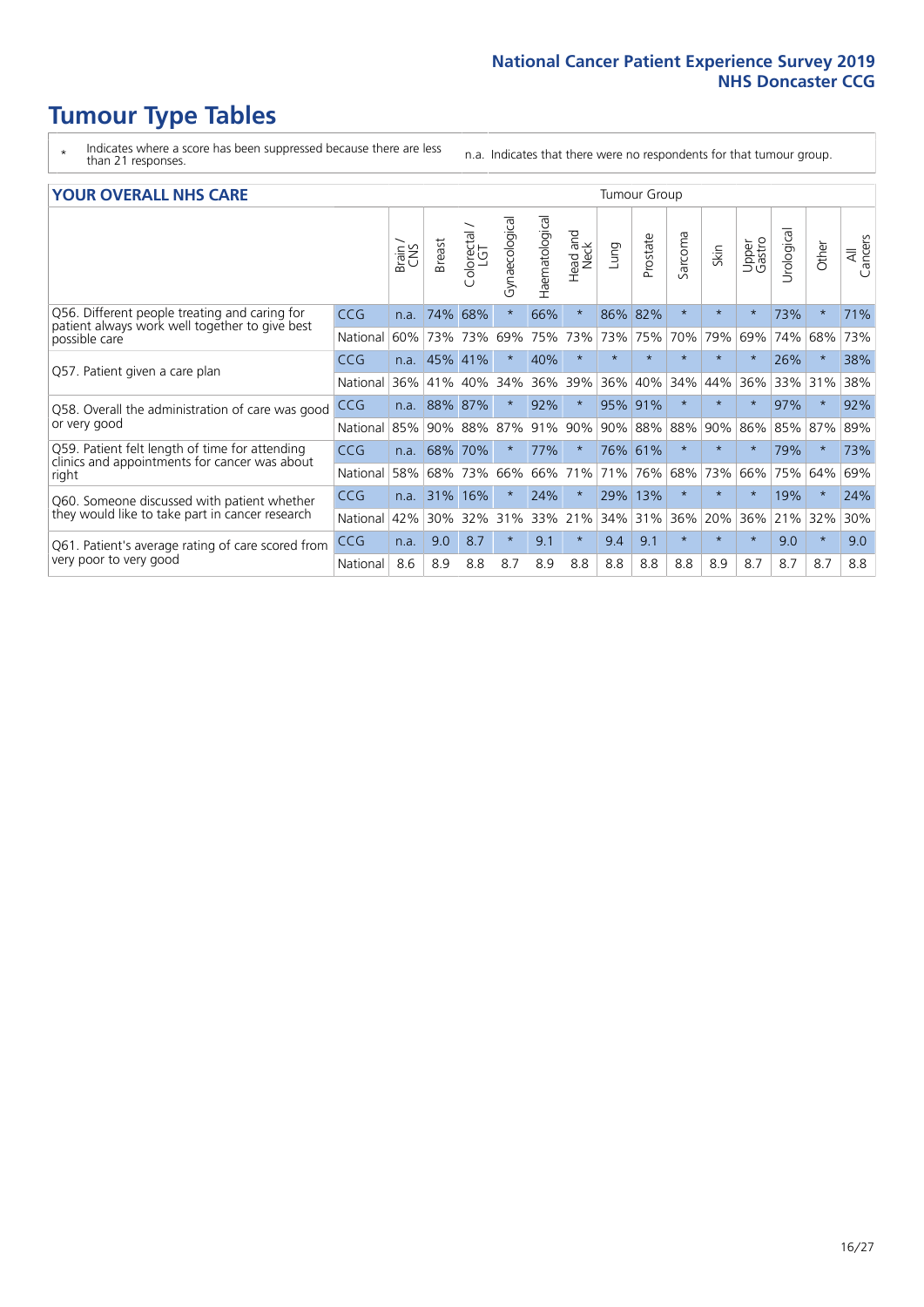### **Year on Year Charts**





#### **DIAGNOSTIC TESTS**





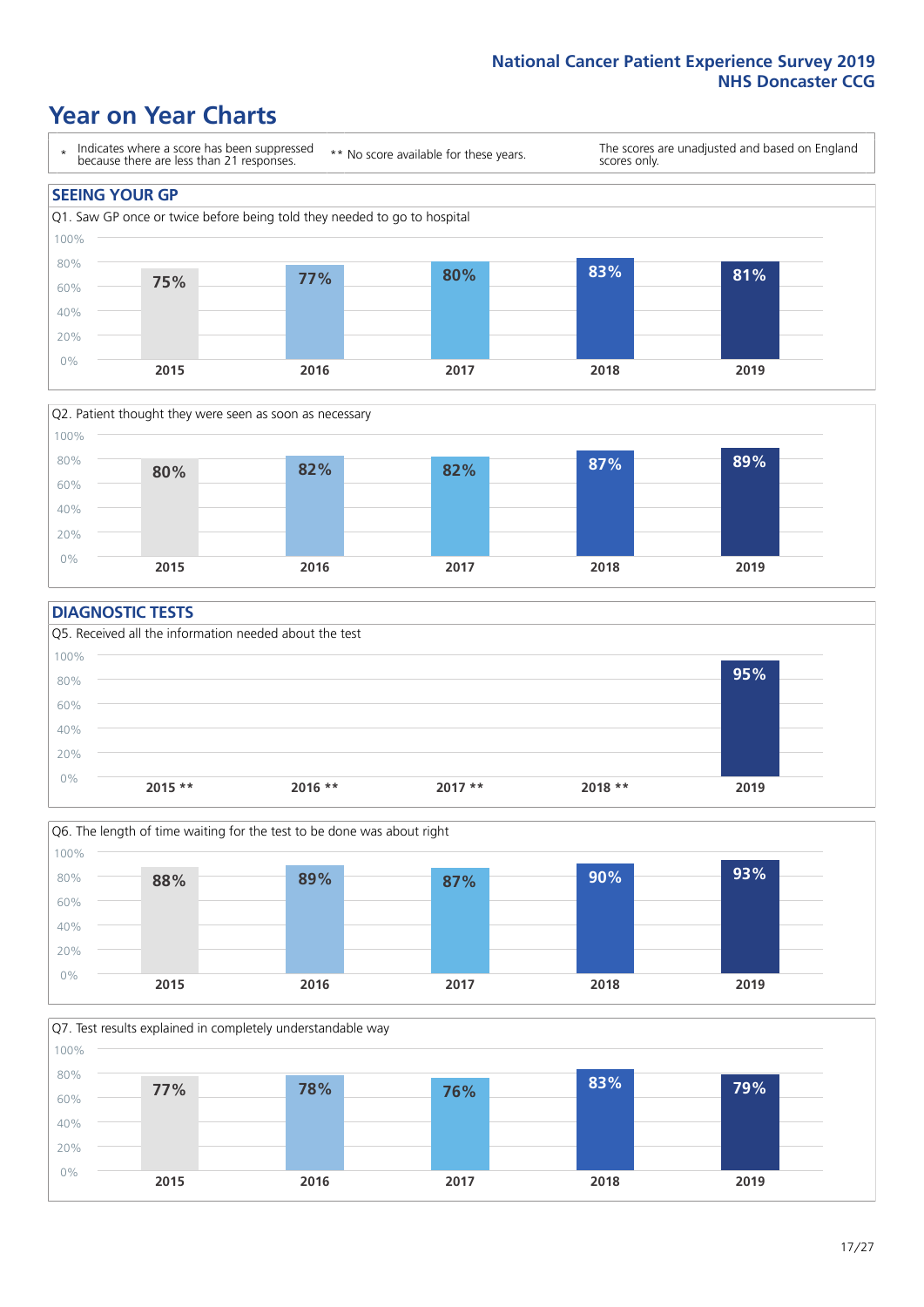### **Year on Year Charts**





**2015 \*\* 2016 2017 2018 2019**





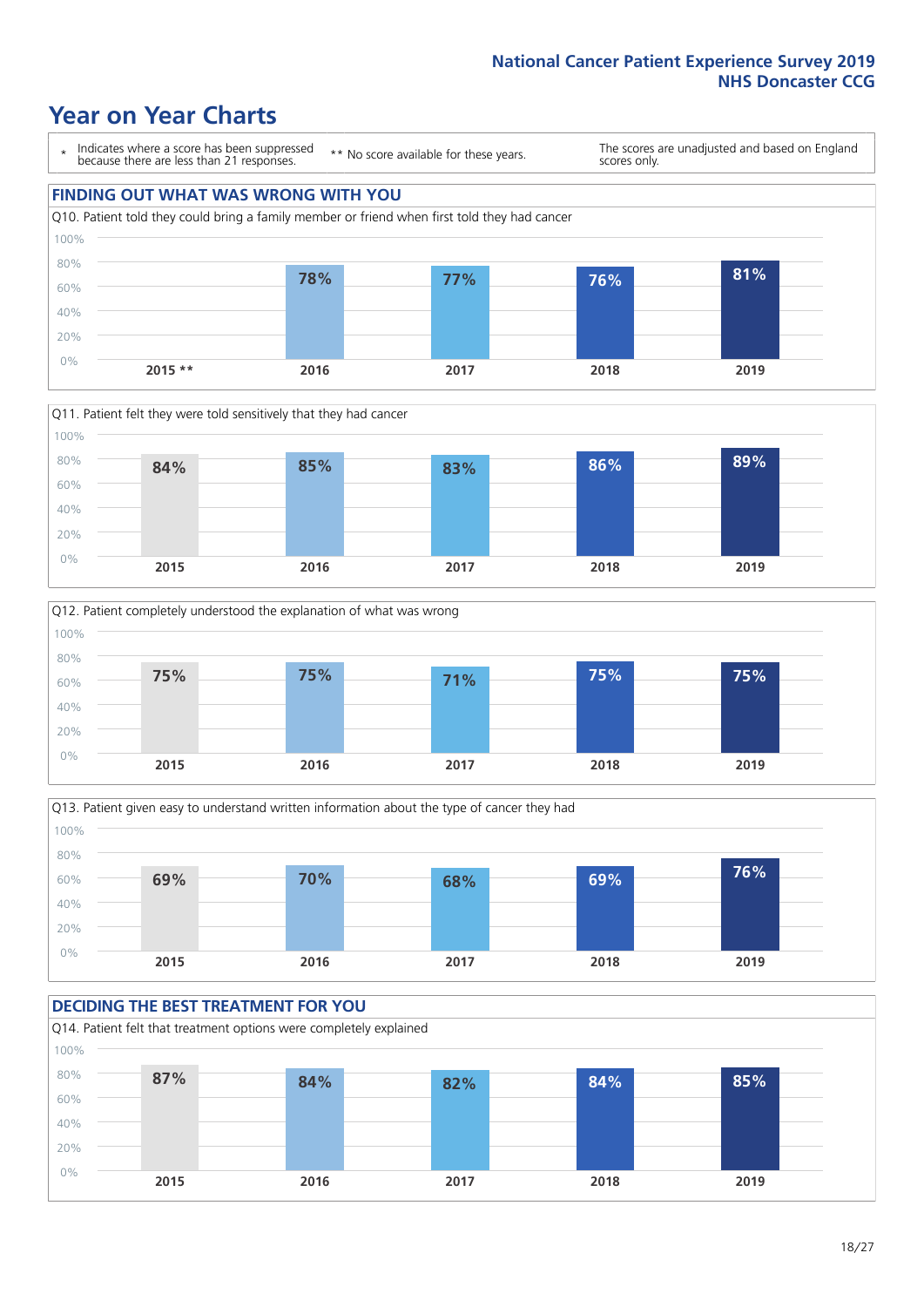## **Year on Year Charts**







Q18. Patient definitely involved as much as they wanted in decisions about care and treatment  $0%$ 20% 40% 60% 80% 100% **2015 \*\* 2016 \*\* 2017 \*\* 2018 \*\* 2019 84%**

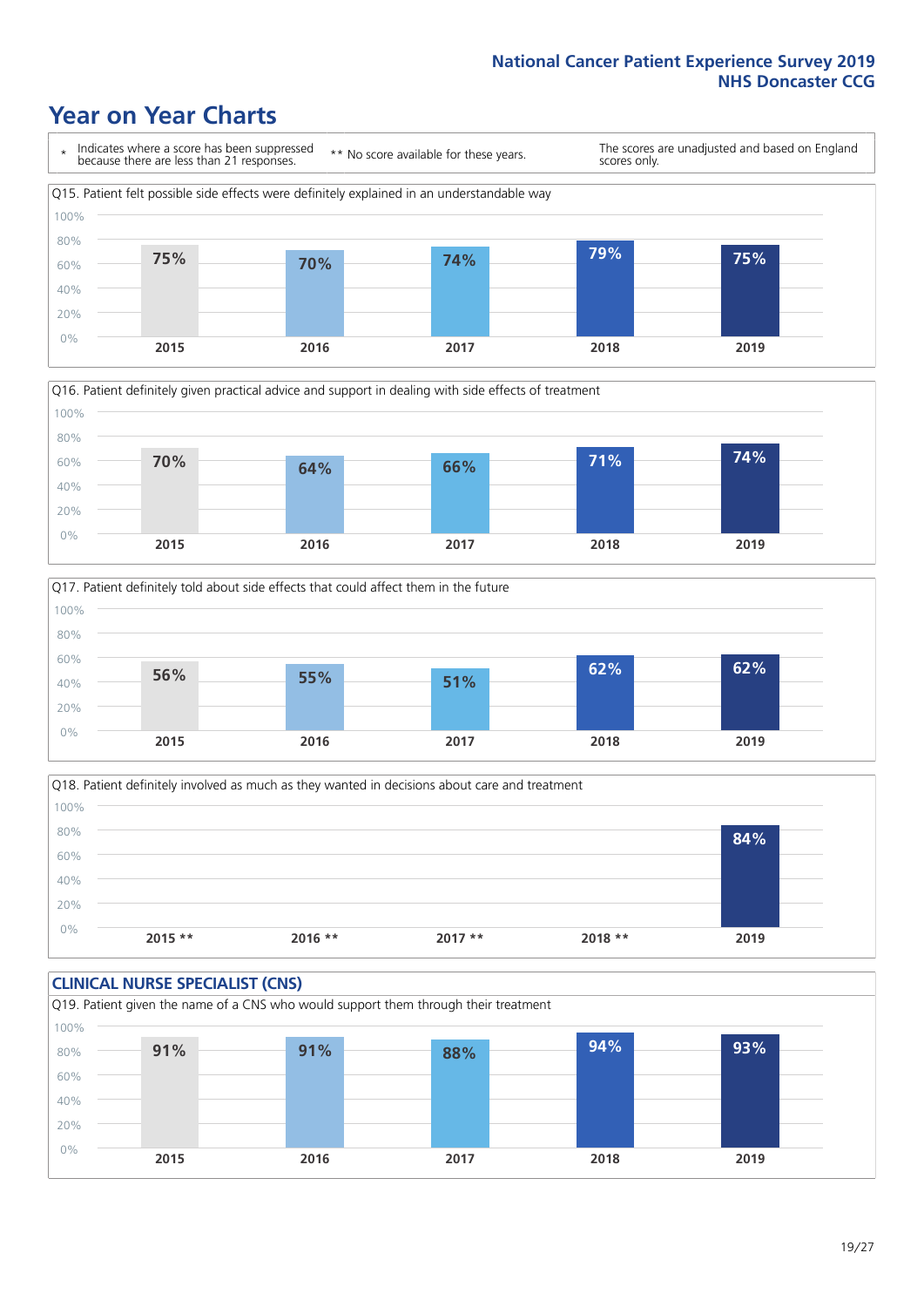### **Year on Year Charts**











 $20/27$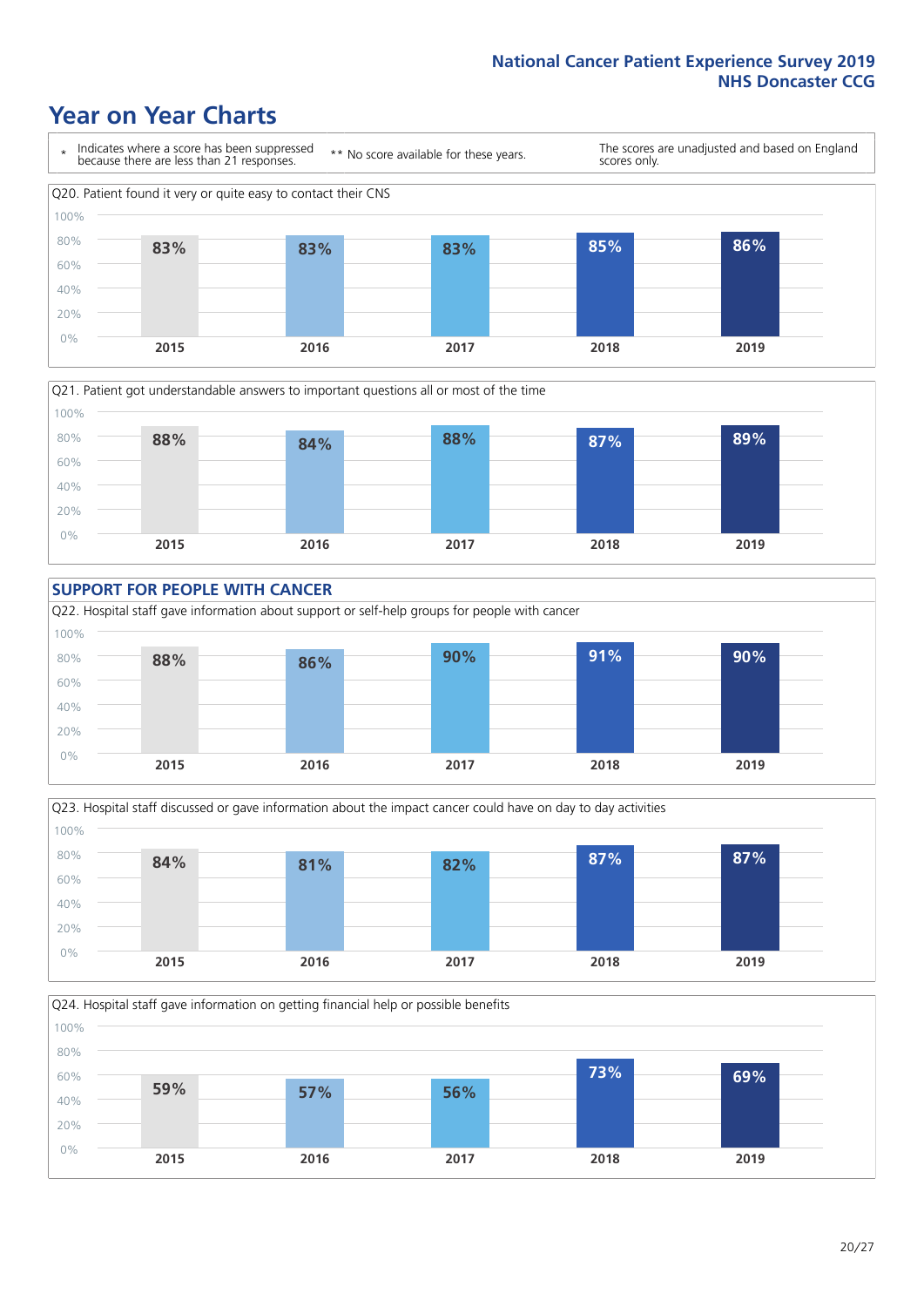### **Year on Year Charts**



#### **OPERATIONS**





### **HOSPITAL CARE AS AN INPATIENT** Q30. Hospital staff didn't talk in front of patient as if patient wasn't there 0% 20% 40% 60% 80% 100% **2015 \*\* 2016 \*\* 2017 \*\* 2018 \*\* 2019 83%**

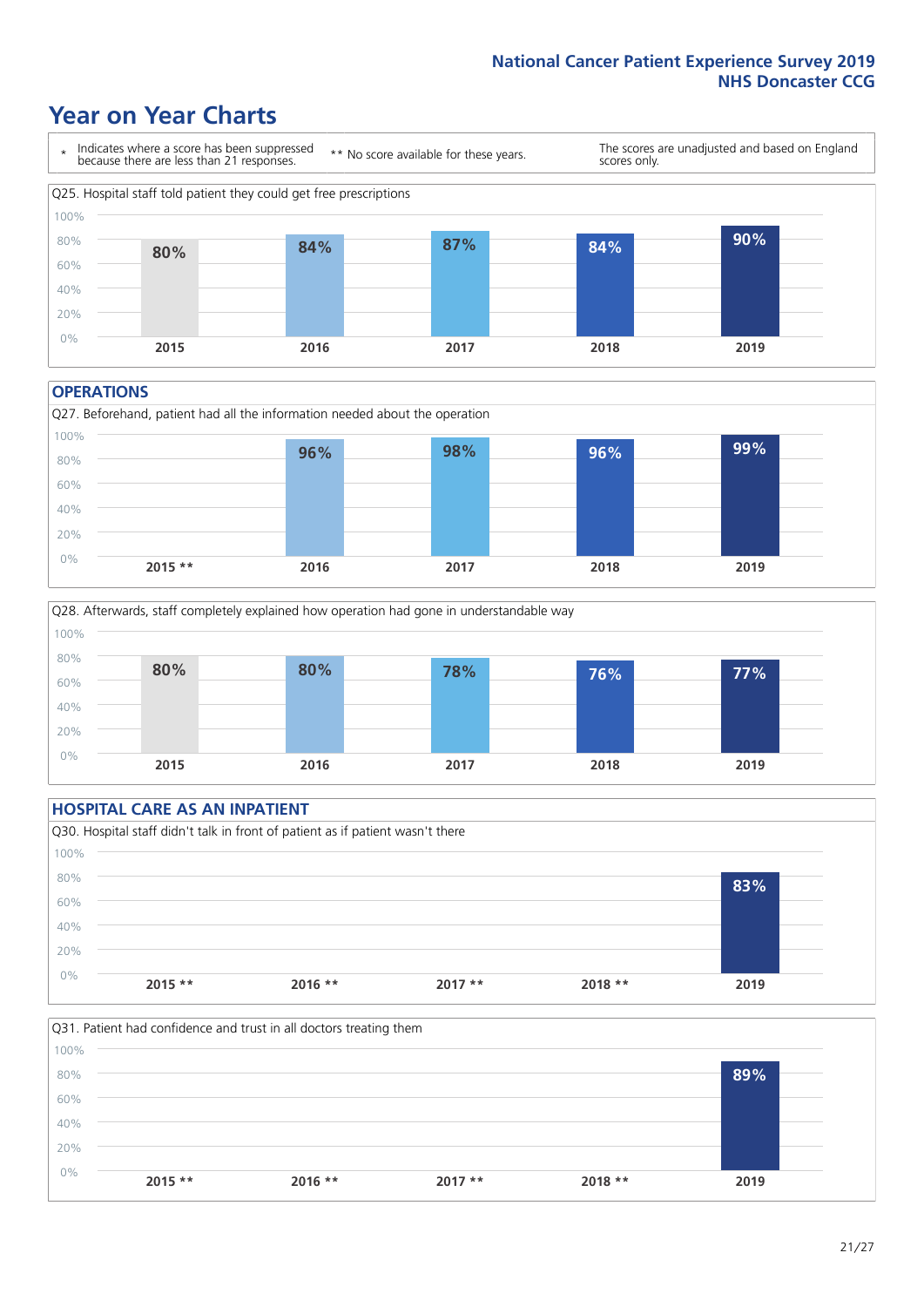### **Year on Year Charts**









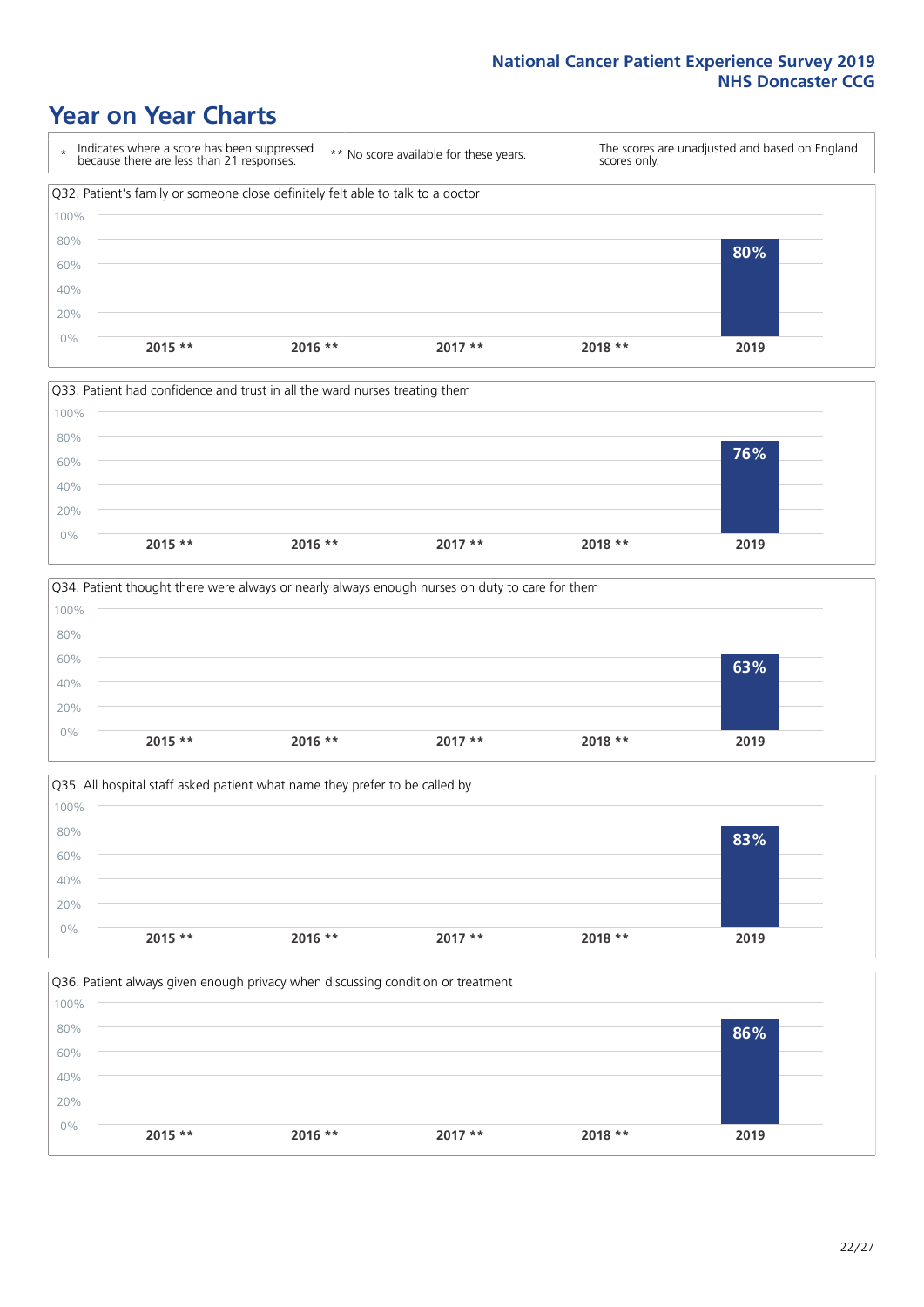### **Year on Year Charts**

\* Indicates where a score has been suppressed because there are less than 21 responses. \*\* No score available for these years. The scores are unadjusted and based on England scores only. Q37. Patient definitely found hospital staff to discuss worries or fears during their inpatient visit 0% 20% 40% 60% 80% 100% **2015 \*\* 2016 \*\* 2017 \*\* 2018 \*\* 2019 60%**







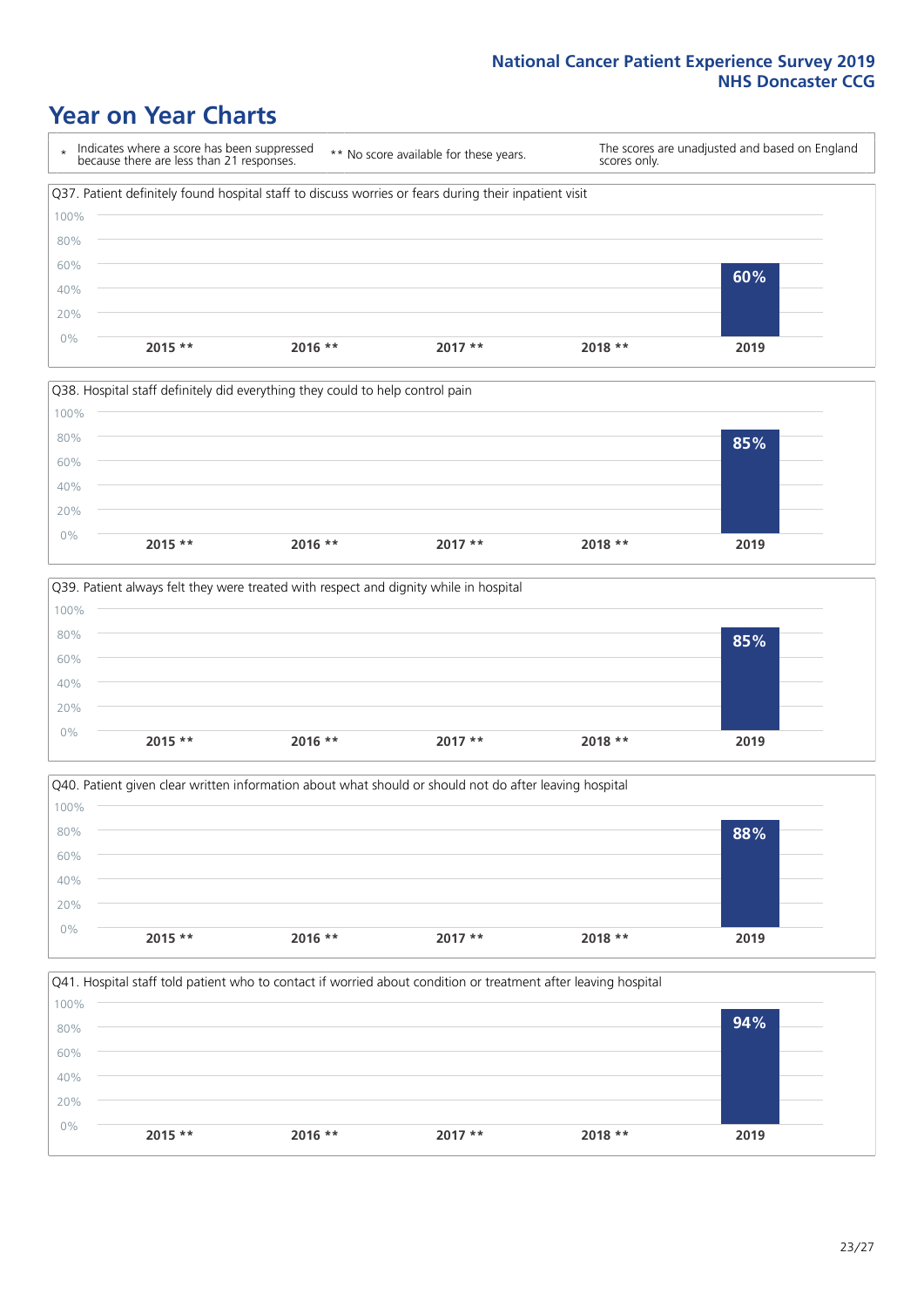### **Year on Year Charts**

\* Indicates where a score has been suppressed because there are less than 21 responses.

\*\* No score available for these years.

The scores are unadjusted and based on England scores only.

#### **HOSPITAL CARE AS A DAY PATIENT / OUTPATIENT**









Q49. Beforehand patient completely had all information needed about chemotherapy treatment

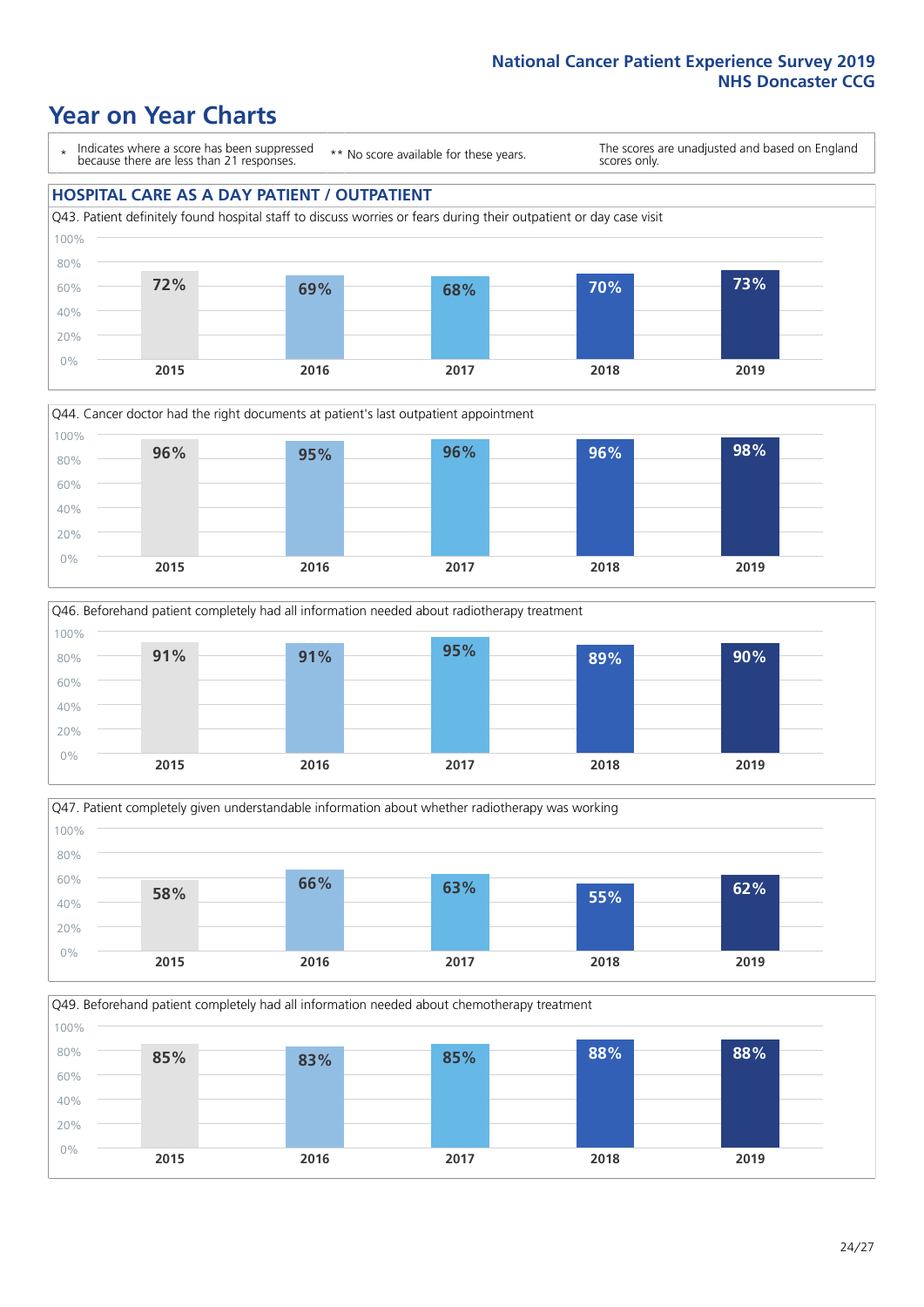### **Year on Year Charts**

\* Indicates where a score has been suppressed because there are less than 21 responses. \*\* No score available for these years. The scores are unadjusted and based on England scores only. Q50. Patient given enough information about whether chemotherapy was working in a completely understandable way 0% 20% 40% 60% 80% 100% **2015 2016 2017 2018 2019 61% 64% 66% 65% 71%**

#### **HOME CARE AND SUPPORT**







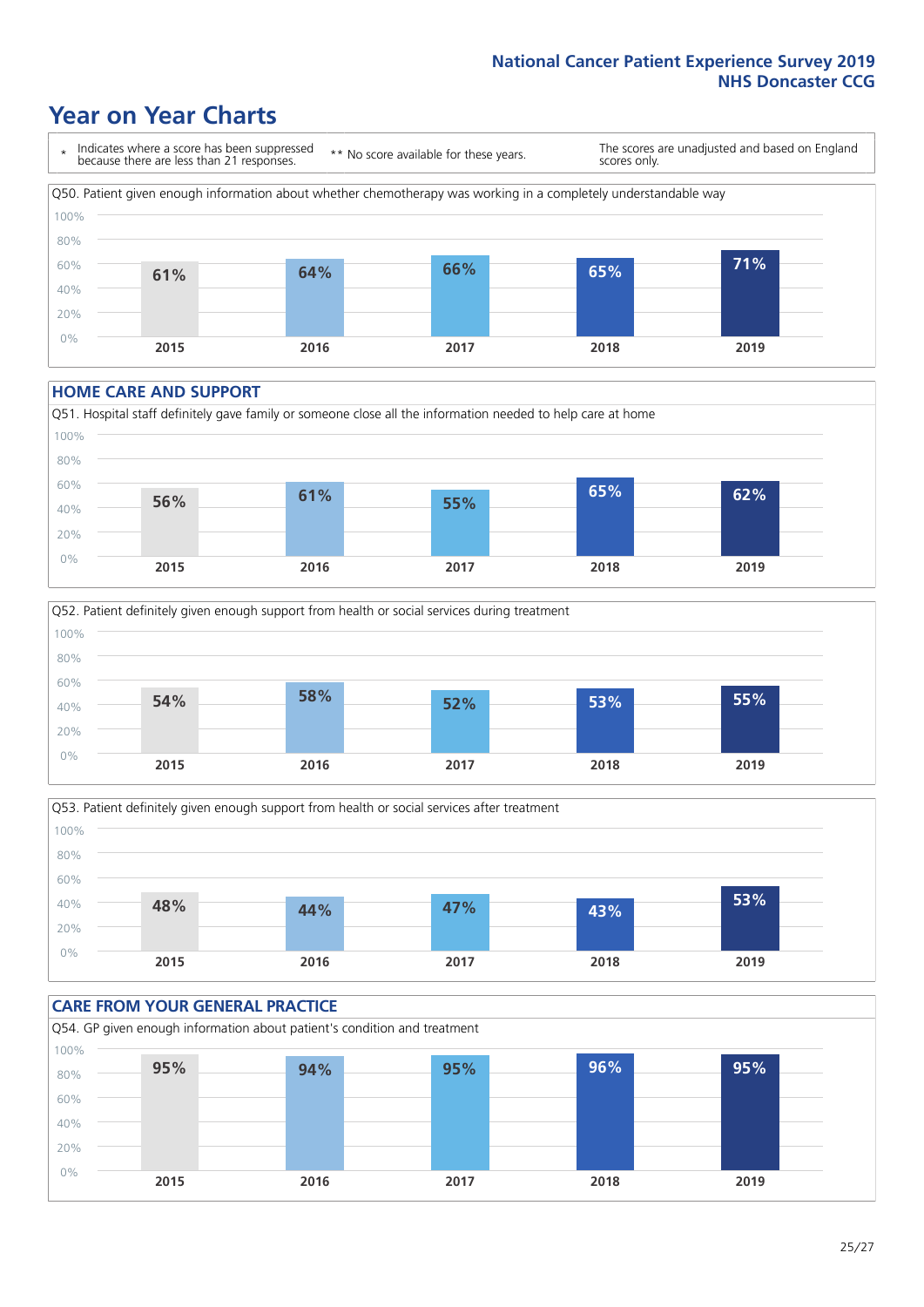### **Year on Year Charts**

\* Indicates where a score has been suppressed because there are less than 21 responses.

\*\* No score available for these years.

The scores are unadjusted and based on England scores only.



#### **YOUR OVERALL NHS CARE**







Q59. Patient felt length of time for attending clinics and appointments for cancer was about right 100%